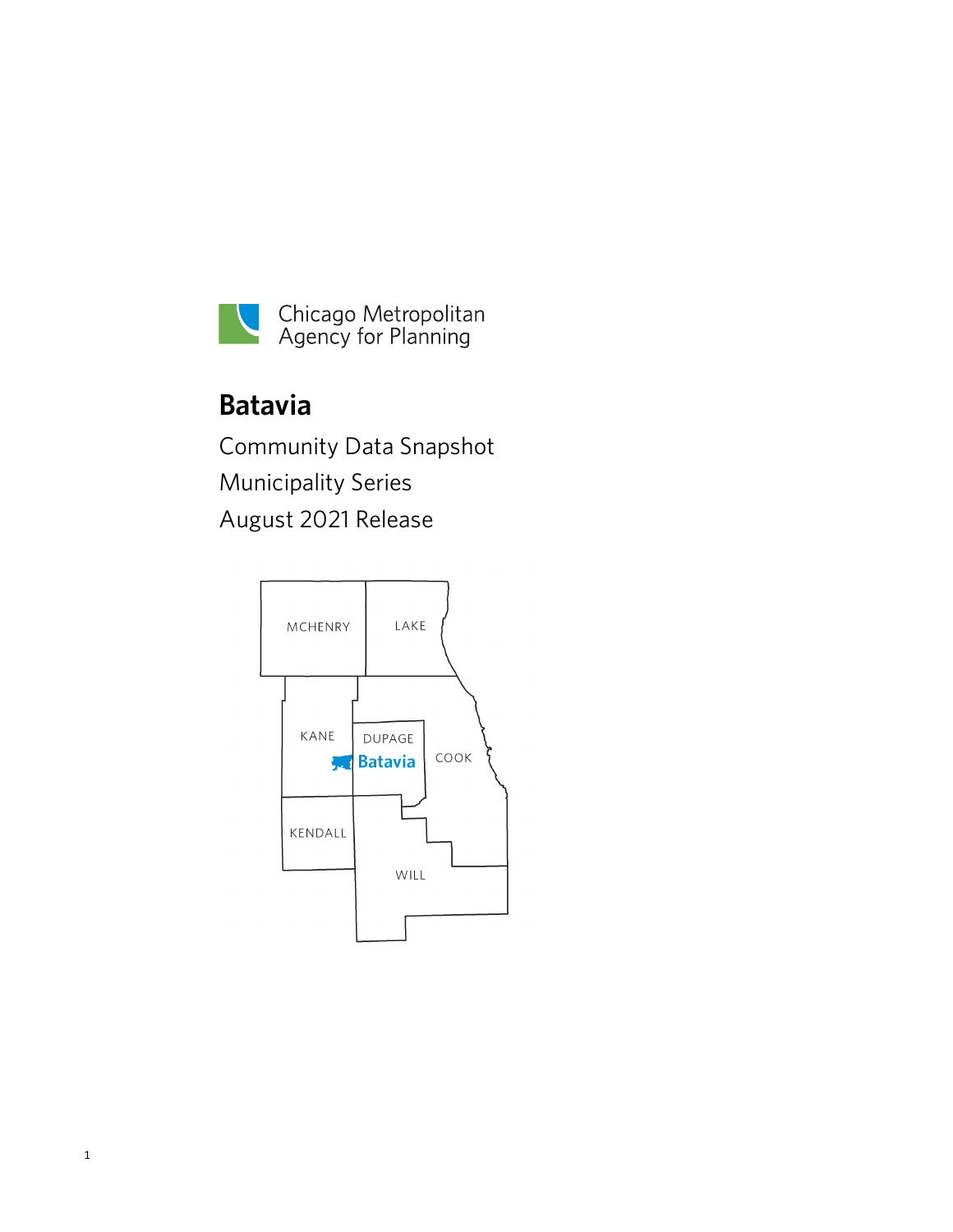

## **About the Community Data Snapshots**

The Community Data Snapshots is a series of data profiles for every county, municipality, and Chicago Community Area (CCA) within the Chicago [Metropolitan](https://www.cmap.illinois.gov) Agency for Planning (CMAP) seven-county northeastern Illinois region. The snapshots primarily feature data from the American Community Survey (ACS) five-year estimates, although other data sources include the U.S. Census Bureau, Illinois Environmental Protection Agency (IEPA), Illinois Department of Employment Security (IDES), Illinois Department of Revenue (IDR), HERE Technologies, and CMAP itself.

CMAP publishes updated Community Data Snapshots annually to reflect the most recent data available. The latest version can always be found at [cmap.illinois.gov/data/community-snapshots.](https://datahub.cmap.illinois.gov/dataset/community-data-snapshots-raw-data) The underlying data can be downloaded from the CMAP Data Hub. Please direct any inquiries to [info@cmap.illinois.gov](mailto:info@cmap.illinois.gov?subject=Community%20Data%20Snapshots).

To improve the Community Data Snapshots in the future, CMAP wants to hear from you! **Please take a quick [survey](https://www.surveymonkey.com/r/339KXSH)** to describe how you use this data and what you would like to see in next year's snapshots.

## **User Notes**

#### **Definitions**

For data derived from the ACS, the Community Data Snapshots uses terminology based on the ACS subject [definitions](https://www2.census.gov/programs-surveys/acs/tech_docs/subject_definitions/2019_ACSSubjectDefinitions.pdf).

#### **Margins of Error**

The ACS is a sample-based data product. Exercise caution when using data from low-population communities, as the margins of error are often large compared to the estimates. For more details, please refer to the ACS sample size and data quality [methodology.](https://www.census.gov/acs/www/methodology/sample-size-and-data-quality)

#### **Regional Values**

Regional values are estimated by aggregating ACS data for the seven counties that compose the CMAP region. These counties are Cook, DuPage, Kane, Kendall, Lake, McHenry, and Will.

#### **Median Values**

The Census Bureau encourages users to aggregate small levels of geographies into larger areas to estimate median values for those areas. Median values for the aggregated [geographies](https://en.wikipedia.org/wiki/Grouped_data) (CCAs and the CMAP region) are estimated from the grouped frequency distributions reported in the ACS.

#### **Municipalities Located in Multiple Counties**

County data is presented for the CMAP county containing the largest portion (by area) of the municipality.

#### **Municipalities That Extend Beyond the CMAP Region**

Values derived from CMAP analyses are generally restricted to geographies that fall within the CMAP regional boundaries. Specifically, values in the General Land Use, Equalized Assesed Value, Park Access, Transit Availability, Walkability, Water Supply, and ON TO 2050 Indicators tables only represent the portion of each municipality that falls within the seven-county CMAP region. This snapshot is for Batavia, which does *not* extend beyond the CMAP region.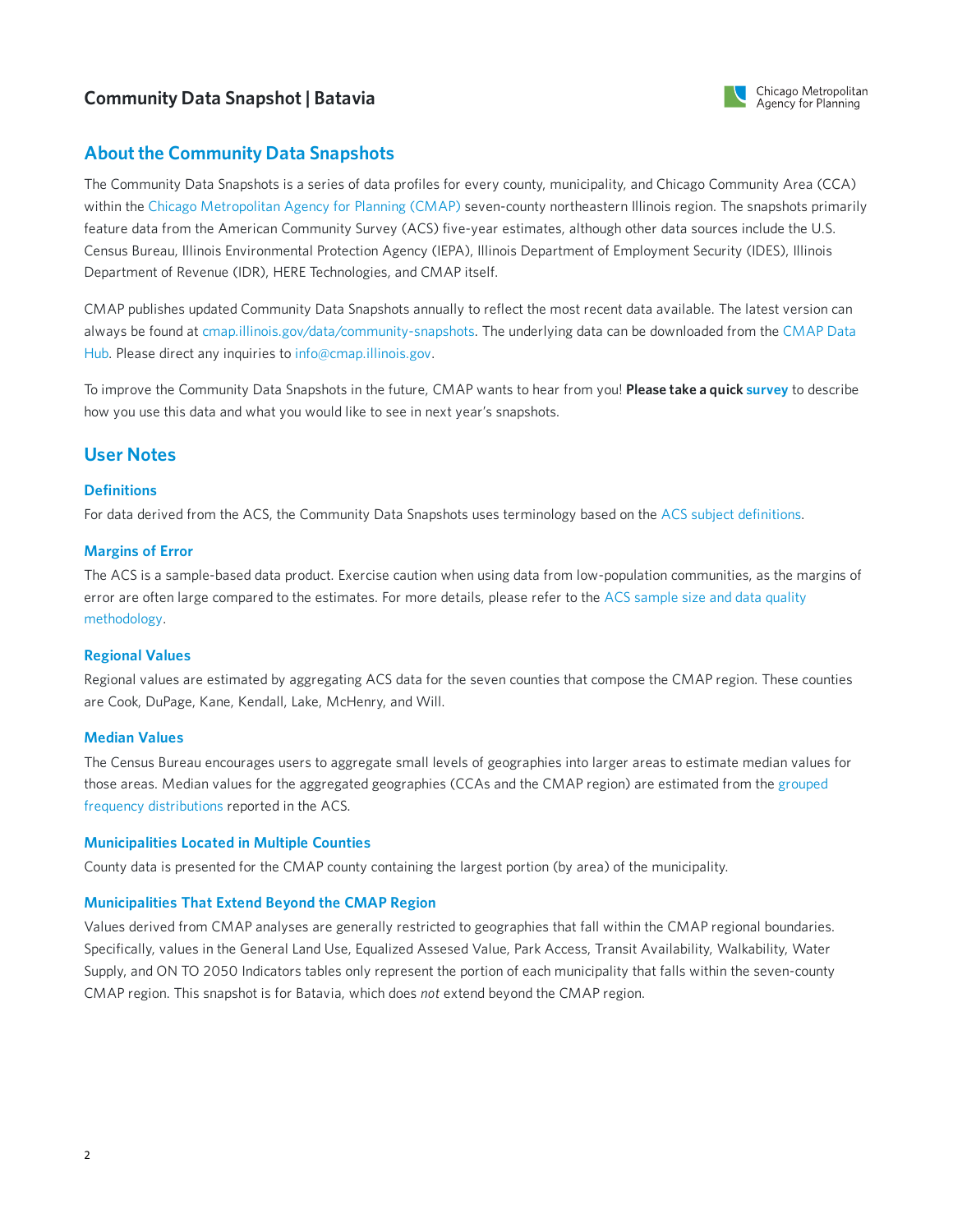

# **Population and Households**

The population and household tables include general demographic, social, and economic characteristics summarized for Batavia.

#### **General Population Characteristics, 2020**

|                                           | <b>Batavia</b> | <b>Kane County</b> | <b>CMAP Region</b> |
|-------------------------------------------|----------------|--------------------|--------------------|
| <b>Total Population</b>                   | 26,098         | 516,522            | 8,577,735          |
| <b>Total Households</b>                   | 9,970          | 180,374            | 3,266,741          |
| <b>Average Household Size</b>             | 2.6            | 2.8                | 2.6                |
| <b>Percent Population Change, 2010-20</b> | 0.2            | 0.2                | 1.7                |
| Percent Population Change, 2000-20        | 9.4            | 27.8               |                    |

Source: 2000, 2010 and 2020 Census.

#### **Race and Ethnicity, 2015-2019**

|                                            | <b>Batavia</b> |         | <b>Kane County</b> |         | <b>CMAP Region</b> |         |
|--------------------------------------------|----------------|---------|--------------------|---------|--------------------|---------|
|                                            | Count          | Percent | Count              | Percent | Count              | Percent |
| <b>White (Non-Hispanic)</b>                | 22,114         | 84.2    | 303,165            | 57.1    | 4,331,282          | 51.1    |
| Hispanic or Latino (of Any Race)           | 2.092          | 8.0     | 169,364            | 31.9    | 1,952,500          | 23.0    |
| <b>Black (Non-Hispanic)</b>                | 737            | 2.8     | 28,109             | 5.3     | 1,406,500          | 16.6    |
| Asian (Non-Hispanic)                       | 406            | .5      | 21.320             | 4.0     | 610,365            | 7.2     |
| <b>Other/Multiple Races (Non-Hispanic)</b> | 901            | 3.4     | 9,418              | 1.8     | 182,620            | 2.2     |

Source: 2015-2019 American Community Survey five-year estimates. 
Universe: Total population
Source: 2015-2019 American Community Survey five-year estimates.

#### **Age Cohorts, 2015-2019**

|                   |       | <b>Batavia</b> |         | <b>Kane County</b> |           | <b>CMAP Region</b> |  |
|-------------------|-------|----------------|---------|--------------------|-----------|--------------------|--|
|                   | Count | Percent        | Count   | Percent            | Count     | Percent            |  |
| Under 5           | 1,525 | 5.8            | 34,078  | 6.4                | 518,065   | 6.1                |  |
| 5 to 19           | 5,463 | 20.8           | 117,579 | 22.1               | 1,644,152 | 19.4               |  |
| 20 to 34          | 4,175 | 15.9           | 97,492  | 18.3               | 1,794,152 | 21.1               |  |
| 35 to 49          | 5.725 | 21.8           | 109,507 | 20.6               | 1,701,494 | 20.1               |  |
| 50 to 64          | 5,496 | 20.9           | 102,770 | 19.3               | 1,635,766 | 19.3               |  |
| 65 to 74          | 2,264 | 8.6            | 42,350  | 8.0                | 691.947   | 8.2                |  |
| 75 to 84          | 1.037 | 4.0            | 20,313  | 3.8                | 346,833   | 4.1                |  |
| 85 and Over       | 565   | 2.2            | 7.287   | 1.4                | 150,858   | 1.8                |  |
| <b>Median Age</b> | 40.3  |                | 37.3    |                    | 37.5      |                    |  |

Source: 2015-2019 American Community Survey five-year estimates. 
Universe: Total population
Source: 2015-2019 American Community Survey five-year estimates.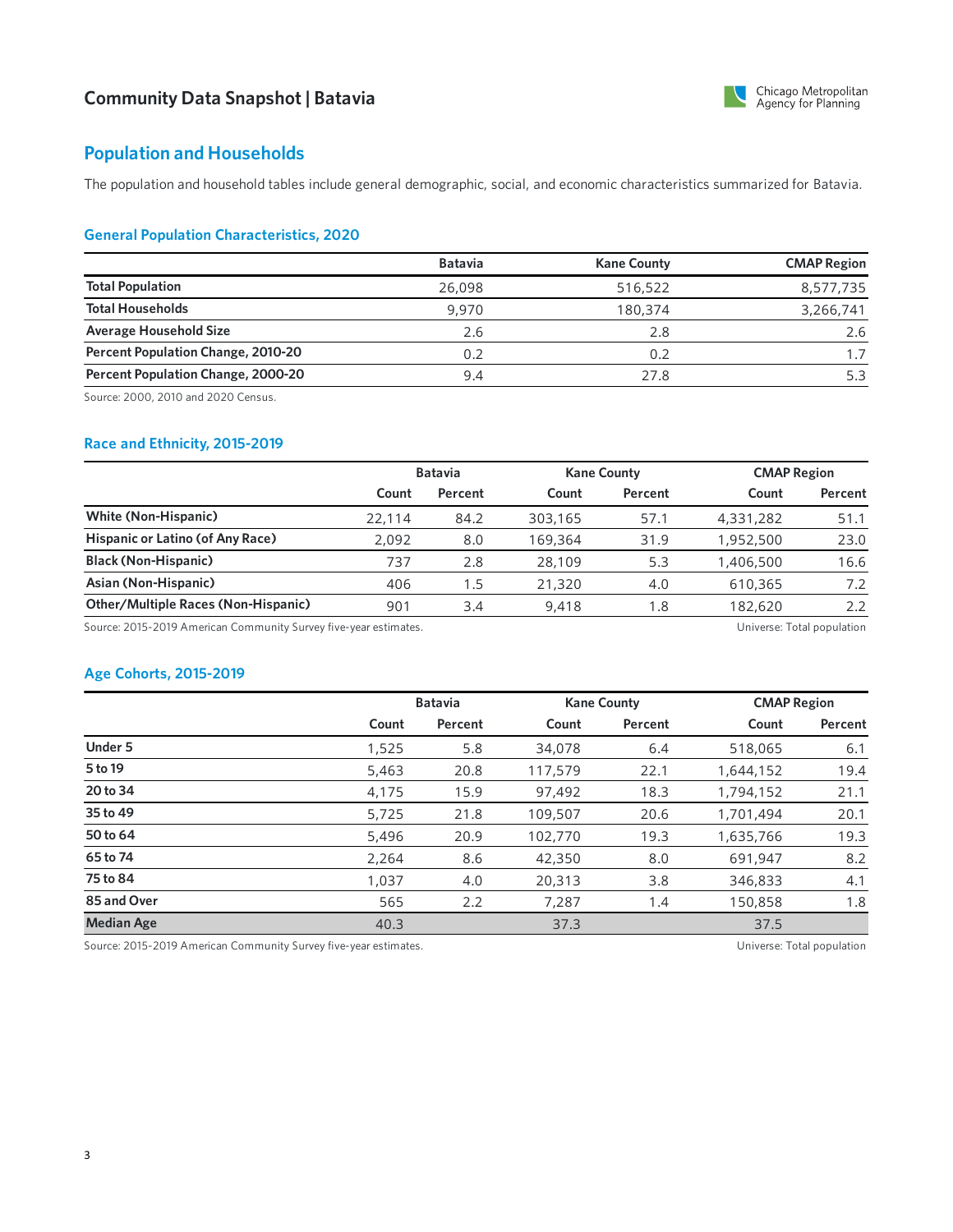

#### **Educational Attainment\*, 2015-2019**

|                                        | <b>Batavia</b> |         |        | <b>Kane County</b> |           | <b>CMAP Region</b> |  |
|----------------------------------------|----------------|---------|--------|--------------------|-----------|--------------------|--|
|                                        | Count          | Percent | Count  | Percent            | Count     | Percent            |  |
| Less than High School Diploma          | 934            | 5.2     | 53,281 | 15.4               | 663,242   | 11.5               |  |
| High School Diploma or Equivalent      | 2.778          | 15.5    | 78,727 | 22.7               | 1,314,011 | 22.8               |  |
| Some College, No Degree                | 3.647          | 20.3    | 73,311 | 21.2               | 1,100,596 | 19.1               |  |
| <b>Associate's Degree</b>              | 1,526          | 8.5     | 26,071 | 7.5                | 404,417   | 7.0                |  |
| <b>Bachelor's Degree</b>               | 5,523          | 30.8    | 73,838 | 21.3               | 1,377,160 | 23.9               |  |
| <b>Graduate or Professional Degree</b> | 3.542          | 19.7    | 40,845 | 11.8               | 906,665   | 15.7               |  |

Source: 2015-2019 American Community Survey five-year estimates. \*Highest degree or level of school completed by an individual.

Universe: Population 25 years and older

Universe: Population 5 years and older

#### **Nativity, 2015-2019**

|                                                                                                                                                                                                                                            | <b>Batavia</b> |         | <b>Kane County</b> |         | <b>CMAP Region</b> |         |
|--------------------------------------------------------------------------------------------------------------------------------------------------------------------------------------------------------------------------------------------|----------------|---------|--------------------|---------|--------------------|---------|
|                                                                                                                                                                                                                                            | Count          | Percent | Count              | Percent | Count              | Percent |
| <b>Native</b>                                                                                                                                                                                                                              | 24,737         | 94.2    | 438,430            | 82.5    | 6,857,014          | 80.8    |
| Foreign Born                                                                                                                                                                                                                               | 1,513          | 5.8     | 92,946             | 17.5    | 626,253.           | 19.2    |
| $\sim$<br>$\cdots$ . The contract of the contract of the contract of the contract of the contract of the contract of the contract of the contract of the contract of the contract of the contract of the contract of the contract of the c |                |         |                    |         | .                  |         |

Source: 2015-2019 American Community Survey five-year estimates. Universe: Total population

#### **Language Spoken at Home and Ability to Speak English, 2015-2019**

|                                      | <b>Batavia</b> |         |         | <b>Kane County</b> |           | <b>CMAP Region</b> |  |
|--------------------------------------|----------------|---------|---------|--------------------|-----------|--------------------|--|
|                                      | Count          | Percent | Count   | Percent            | Count     | Percent            |  |
| <b>English Only</b>                  | 22,467         | 90.9    | 340,940 | 68.6               | 5,462,068 | 68.6               |  |
| Spanish                              | 1,718          | 6.9     | 128,443 | 25.8               | 1,469,511 | 18.4               |  |
| <b>Slavic Languages</b>              | 170            | 0.7     | 5,062   | 1.0                | 275,630   | 3.5                |  |
| <b>Chinese</b>                       | 77             | 0.3     | 902     | 0.2                | 90,487    | 1.1                |  |
| <b>Tagalog</b>                       | 21             | 0.1     | 3.741   | 0.8                | 73,562    | 0.9                |  |
| <b>Arabic</b>                        | 13             | 0.1     | 1,442   | 0.3                | 61,851    | 0.8                |  |
| <b>Korean</b>                        | 27             | 0.1     | 659     | 0.1                | 36,522    | 0.5                |  |
| <b>Other Asian Languages</b>         | 45             | 0.2     | 4,985   | 1.0                | 109,161   | 1.4                |  |
| <b>Other Indo-European Languages</b> | 123            | 0.5     | 9,874   | 2.0                | 329,735   | 4.1                |  |
| <b>Other/Unspecified Languages</b>   | 64             | 0.3     | 1,250   | 0.3                | 56,675    | 0.7                |  |
| <b>TOTAL NON-ENGLISH</b>             | 2,258          | 9.1     | 156,358 | 31.4               | 2,503,134 | 31.4               |  |
| Speak English Less than "Very Well"* | 673            | 2.7     | 60,332  | 12.1               | 946,875   | 11.9               |  |

Source: 2015-2019 American Community Survey five-year estimates.

\*For people who speak a language other than English at home, the ACS asks whether they speak English

"very well," "well," "not well," or "not at all."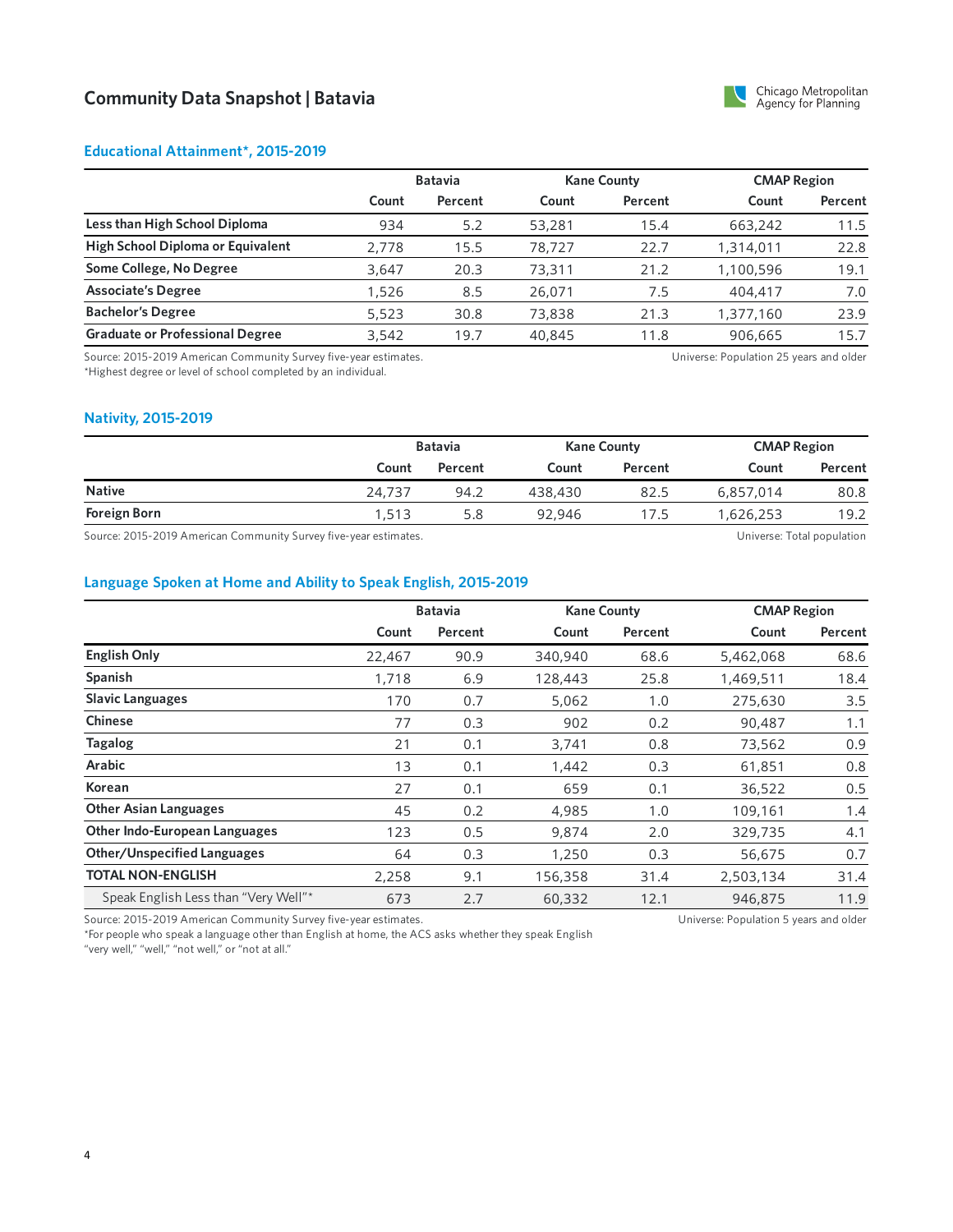

#### **Household Size, 2015-2019**

| <b>Batavia</b> |         | <b>Kane County</b> |         | <b>CMAP Region</b> |         |
|----------------|---------|--------------------|---------|--------------------|---------|
| Count          | Percent | Count              | Percent | Count              | Percent |
| 2.338          | 23.8    | 39,305             | 21.9    | 907.247            | 29.0    |
| 3.412          | 34.7    | 56,047             | 31.2    | 962.910            | 30.8    |
| 1,465          | 14.9    | 29,003             | 16.1    | 487,229            | 15.6    |
| 2.619          | 26.6    | 55,282             | 30.8    | 765,944            | 24.5    |
|                |         |                    |         |                    |         |

Source: 2015-2019 American Community Survey five-year estimates. 
<br>
Source: 2015-2019 American Community Survey five-year estimates.

#### **Household Type, 2015-2019**

|                          |       | <b>Batavia</b> |         | <b>Kane County</b> |           | <b>CMAP Region</b> |  |
|--------------------------|-------|----------------|---------|--------------------|-----------|--------------------|--|
|                          | Count | Percent        | Count   | Percent            | Count     | Percent            |  |
| Family                   | 7.029 | 71.5           | 131,759 | 73.3               | 2,020,927 | 64.7               |  |
| Single Parent with Child | 493   | 5.0            | 15,565  | 8.7                | 255,505   | 8.2                |  |
| Non-Family               | 2,805 | 28.5           | 47,878  | 26.7               | 1,102,403 | 35.3               |  |

Source: 2015-2019 American Community Survey five-year estimates. The material community Survey five-year estimates.

#### **Household Income, 2015-2019**

|                        |          | <b>Batavia</b> |          | <b>Kane County</b> |          | <b>CMAP Region</b> |  |
|------------------------|----------|----------------|----------|--------------------|----------|--------------------|--|
|                        | Count    | Percent        | Count    | Percent            | Count    | Percent            |  |
| Less than \$25,000     | 1,137    | 11.6           | 22,682   | 12.6               | 529,858  | 17.0               |  |
| \$25,000 to \$49,999   | 1,230    | 12.5           | 31,846   | 17.7               | 567,834  | 18.2               |  |
| \$50,000 to \$74,999   | 1,478    | 15.0           | 30,202   | 16.8               | 490,586  | 15.7               |  |
| \$75,000 to \$99,999   | 1,430    | 14.5           | 24,073   | 13.4               | 395,676  | 12.7               |  |
| \$100,000 to \$149,999 | 2,011    | 20.4           | 35,554   | 19.8               | 533,771  | 17.1               |  |
| \$150,000 and Over     | 2,548    | 25.9           | 35,280   | 19.6               | 605,605  | 19.4               |  |
| <b>Median Income</b>   | \$93,789 |                | \$79,394 |                    | \$73,572 |                    |  |
| Per Capita Income*     | \$46,596 |                | \$36,270 |                    | \$39,058 |                    |  |

Source: 2015-2019 American Community Survey five-year estimates. Universe: Occupied housing units

\*Universe: Total population

#### **Household Computer and Internet Access, 2015-2019**

|                                      | <b>Batavia</b> |         | <b>Kane County</b> |         | <b>CMAP Region</b> |         |
|--------------------------------------|----------------|---------|--------------------|---------|--------------------|---------|
|                                      | Count          | Percent | Count              | Percent | Count              | Percent |
| <b>One or More Computing Devices</b> | 9.105          | 92.6    | 168,135            | 93.6    | 2,844,477          | 91.1    |
| Smartphone(s) Only                   | 293            | 3.0     | 10,476             | 5.8     | 189,503            | 6.1     |
| <b>No Computing Devices</b>          | 729            | 7.4     | 11,502             | 6.4     | 278,853            | 8.9     |
| <b>Internet Access</b>               | 8,816          | 89.6    | 161.944            | 90.2    | 2,741,960          | 87.8    |
| <b>Broadband Subscription</b>        | 8,502          | 86.5    | 157,941            | 87.9    | 2,640,864          | 84.6    |
| <b>No Internet Access</b>            | 1.018          | 10.4    | 17.693             | 9.8     | 381,370            | 12.2    |

Source: 2015-2019 American Community Survey five-year estimates. The Mateur of the Mateus of the Universe: Occupied housing units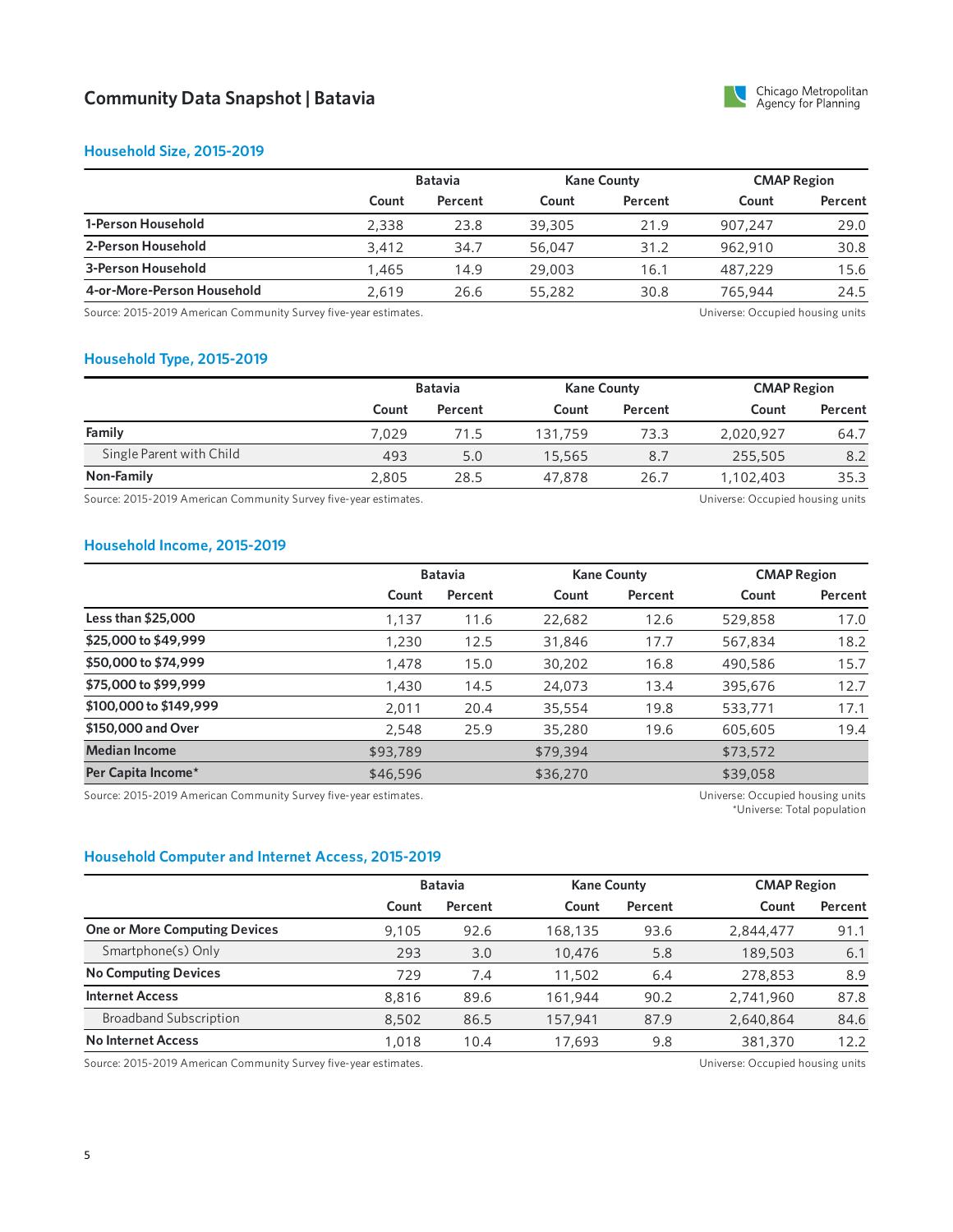

#### **Housing Occupancy and Tenure, 2015-2019**

|                               |       | <b>Batavia</b> |         | <b>Kane County</b> |           | <b>CMAP Region</b> |  |
|-------------------------------|-------|----------------|---------|--------------------|-----------|--------------------|--|
|                               | Count | Percent        | Count   | Percent            | Count     | Percent            |  |
| <b>Occupied Housing Units</b> | 9.834 | 94.8           | 179,637 | 95.6               | 3,123,330 | 91.6               |  |
| Owner-Occupied*               | 7.475 | 76.0           | 132,690 | 73.9               | 1,996,297 | 63.9               |  |
| Renter-Occupied*              | 2.359 | 24.0           | 46,947  | 26.1               | 1.127.033 | 36.1               |  |
| <b>Vacant Housing Units</b>   | 536   | 5.2            | 8,330   | 4.4                | 286,760   | 8.4                |  |

Source: 2015-2019 American Community Survey five-year estimates. Universe: Housing units

\*Universe: Occupied housing units

#### **Housing Costs as a Percentage of Household Income\*, 2015-2019**

|                      |       | <b>Batavia</b> |        | <b>Kane County</b> |           | <b>CMAP Region</b> |  |
|----------------------|-------|----------------|--------|--------------------|-----------|--------------------|--|
|                      | Count | Percent        | Count  | Percent            | Count     | Percent            |  |
| Less than \$20,000   | 807   | 8.3            | 15,026 | 8.5                | 346,898   | 11.4               |  |
| Less than 20 Percent | 9     | 0.1            | 462    | 0.3                | 8,867     | 0.3                |  |
| 20 to 29 Percent     | 163   | 1.7            | 1,031  | 0.6                | 25,618    | 0.8                |  |
| 30 Percent or More   | 635   | 6.6            | 13,533 | 7.7                | 312,413   | 10.3               |  |
| \$20,000 to \$49,999 | 1,442 | 14.9           | 37,141 | 21.0               | 684,002   | 22.5               |  |
| Less than 20 Percent | 124   | 1.3            | 4,494  | 2.5                | 77,326    | 2.5                |  |
| 20 to 29 Percent     | 249   | 2.6            | 8,058  | 4.6                | 145,913   | 4.8                |  |
| 30 Percent or More   | 1,069 | 11.0           | 24,589 | 13.9               | 460,763   | 15.1               |  |
| \$50,000 to \$74,999 | 1,478 | 15.3           | 30,006 | 17.0               | 485,439   | 15.9               |  |
| Less than 20 Percent | 226   | 2.3            | 9,298  | 5.3                | 151,167   | 5.0                |  |
| 20 to 29 Percent     | 615   | 6.4            | 11,101 | 6.3                | 173,246   | 5.7                |  |
| 30 Percent or More   | 637   | 6.6            | 9,607  | 5.4                | 161,026   | 5.3                |  |
| \$75,000 or More     | 5,954 | 61.5           | 94,543 | 53.5               | 1,527,241 | 50.2               |  |
| Less than 20 Percent | 3,821 | 39.5           | 61,917 | 35.0               | 1,022,835 | 33.6               |  |
| 20 to 29 Percent     | 1,692 | 17.5           | 26,030 | 14.7               | 382,768   | 12.6               |  |
| 30 Percent or More   | 441   | 4.6            | 6,596  | 3.7                | 121,638   | 4.0                |  |

Source: 2015-2019 American Community Survey five-year estimates.

\*Excludes households with zero/negative income, and renting households paying no cash rent.

Universe: Occupied housing units

#### **Housing & Transportation (H+T) Costs as a Percentage of Household Income\*, 2012-2016**

|                             | Median-Income Family** | Moderate-Income Family*** |
|-----------------------------|------------------------|---------------------------|
| <b>Housing Costs</b>        | 36                     | 45                        |
| <b>Transportation Costs</b> |                        | 24                        |
| <b>TOTAL H+T COSTS</b>      | 59                     | 70                        |

Source: U.S. Department of Housing and Urban Development, Location [Affordability](https://www.hudexchange.info/programs/location-affordability-index) Index (2012-2016).

\*The purpose of the H+T Index is to isolate the effect of location on housing and transportation costs, and is reported for different household typologies. The values above represent the percent of household income that an average household of each type spends on housing and transportation. The standard threshold of affordability is 30% for housing costs alone, and 45% for housing and transportation costs combined.

\*\*"Median-income family" assumes a 4-person, 2-commuter household with income equal to the regional median.

\*\*\*"Moderate-income family" assumes a 3-person, 1-commuter household with income equal to 80% of the regional median.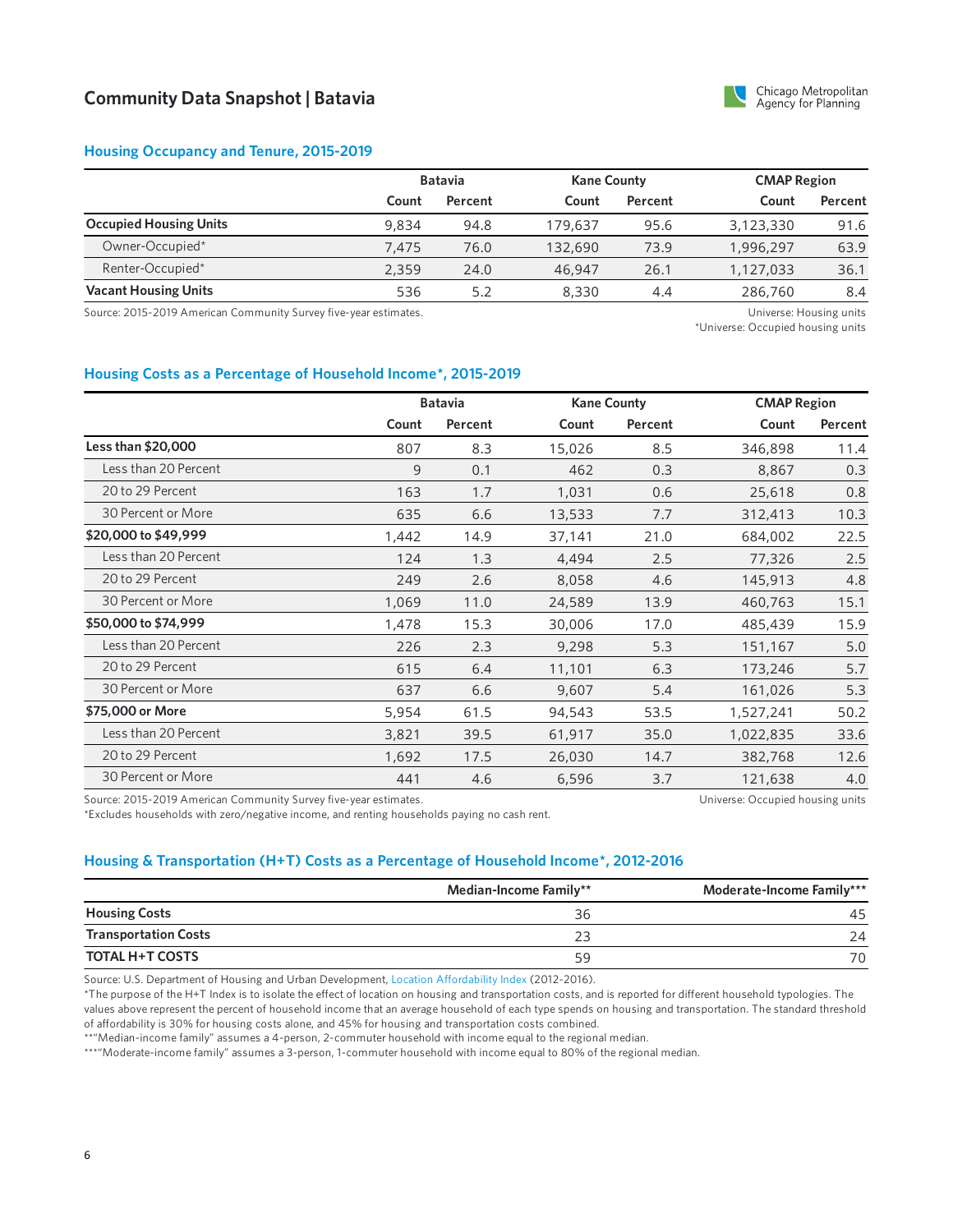

# **Housing Characteristics**

The housing characteristics tables include housing unit estimates by housing type, size, and age summarized for Batavia.

#### **Housing Type, 2015-2019**

|                                |       | <b>Batavia</b> |         | <b>Kane County</b> |           | <b>CMAP Region</b> |  |
|--------------------------------|-------|----------------|---------|--------------------|-----------|--------------------|--|
|                                | Count | Percent        | Count   | Percent            | Count     | Percent            |  |
| <b>Single Family, Detached</b> | 7,086 | 68.3           | 130,612 | 69.5               | 1,710,011 | 50.1               |  |
| <b>Single Family, Attached</b> | 1,119 | 10.8           | 20,430  | 10.9               | 254,103   | 7.5                |  |
| 2 Units                        | 414   | 4.0            | 7,464   | 4.0                | 237,977   | 7.0                |  |
| 3 or 4 Units                   | 230   | 2.2            | 6,660   | 3.5                | 268,945   | 7.9                |  |
| 5 to 9 Units                   | 247   | 2.4            | 7.041   | 3.7                | 270,643   | 7.9                |  |
| 10 to 19 Units                 | 452   | 4.4            | 4,863   | 2.6                | 151,076   | 4.4                |  |
| 20 or More Units               | 779   | 7.5            | 9,705   | 5.2                | 490,331   | 14.4               |  |
| Mobile Home/Other*             | 43    | 0.4            | 1,192   | 0.6                | 27,004    | 0.8                |  |

Source: 2015-2019 American Community Survey five-year estimates.

\*"Other" includes boats, recreational vehicles (RVs), vans, etc.

Universe: Housing units

#### **Housing Size, 2015-2019**

|                           |       | <b>Batavia</b> |        | <b>Kane County</b> |           | <b>CMAP Region</b> |  |
|---------------------------|-------|----------------|--------|--------------------|-----------|--------------------|--|
|                           | Count | Percent        | Count  | Percent            | Count     | Percent            |  |
| O or 1 Bedroom            | 1,015 | 9.8            | 15,758 | 8.4                | 548,002   | 16.1               |  |
| 2 Bedrooms                | 2,252 | 21.7           | 46,272 | 24.6               | 965,749   | 28.3               |  |
| 3 Bedrooms                | 3.103 | 29.9           | 65,649 | 34.9               | 1,133,210 | 33.2               |  |
| 4 Bedrooms                | 3,495 | 33.7           | 49,666 | 26.4               | 597,921   | 17.5               |  |
| <b>5 or More Bedrooms</b> | 505   | 4.9            | 10.622 | 5.7                | 165,208   | 4.8                |  |
| Median Number of Rooms*   | 7.0   |                | 6.3    |                    | 6.0       |                    |  |

Source: 2015-2019 American Community Survey five-year estimates.

\*Includes living rooms, dining rooms, kitchens, bedrooms, etc., that are separated by built-in, floor-to-ceiling walls. Excludes bathrooms, porches, balconies, foyers, halls, and unfinished basements.

#### **Housing Age, 2015-2019**

|                           |       | <b>Batavia</b> |        | <b>Kane County</b> |           | <b>CMAP Region</b> |  |
|---------------------------|-------|----------------|--------|--------------------|-----------|--------------------|--|
|                           | Count | Percent        | Count  | Percent            | Count     | Percent            |  |
| Built 2000 or Later       | 1,632 | 15.7           | 46,128 | 24.5               | 463,304   | 13.6               |  |
| <b>Built 1970 to 1999</b> | 5.716 | 55.1           | 74,025 | 39.4               | 1.161.616 | 34.1               |  |
| <b>Built 1940 to 1969</b> | 1.506 | 14.5           | 39,756 | 21.2               | 1.044.859 | 30.6               |  |
| <b>Built Before 1940</b>  | 1.516 | 14.6           | 28,058 | 14.9               | 740,311   | 21.7               |  |
| <b>Median Year Built</b>  | 1984  |                | 1981   |                    | 1968      |                    |  |

Source: 2015-2019 American Community Survey five-year estimates. Universe: Housing units

Universe: Housing units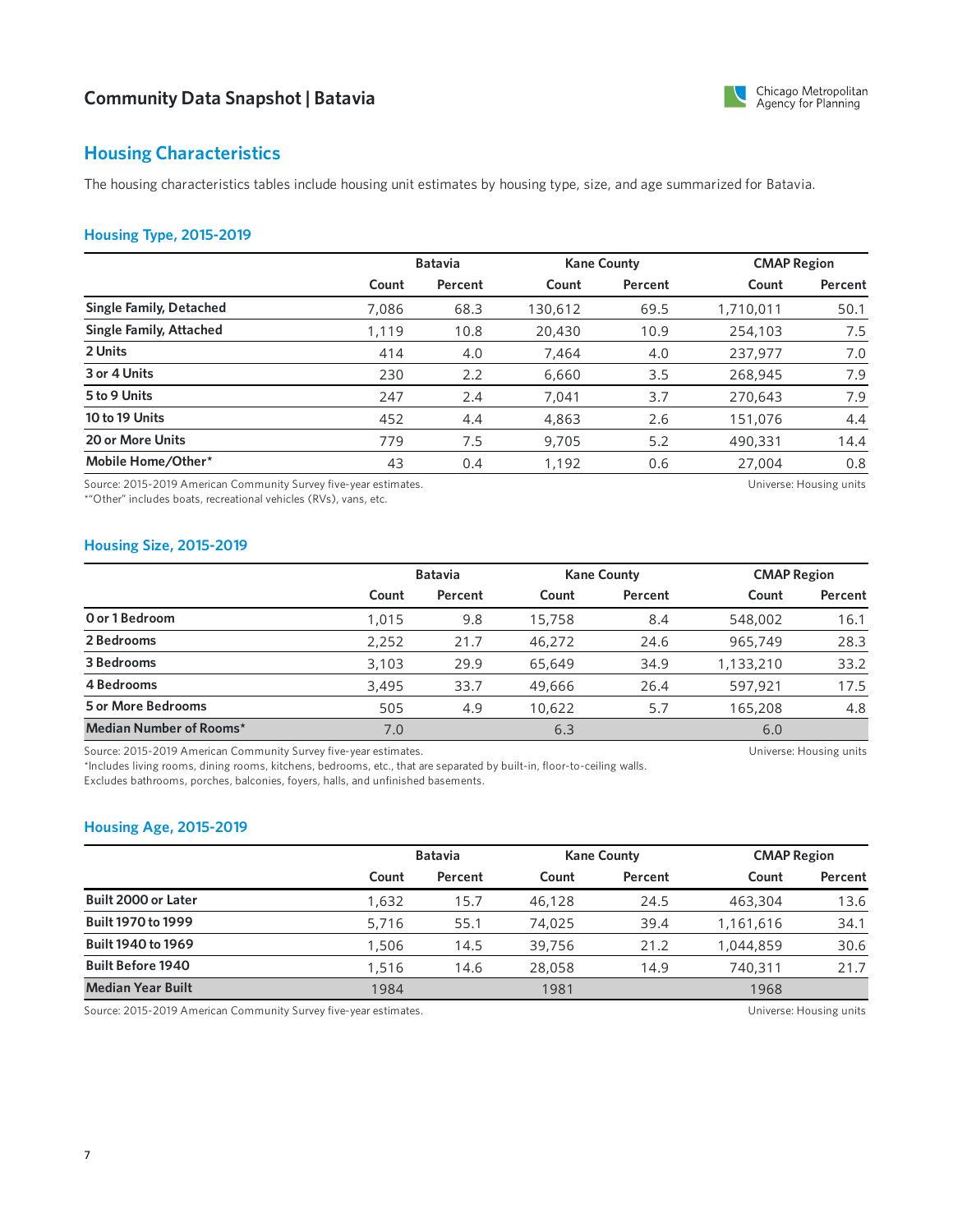

# **Transportation**

The transportation tables include vehicle availability by household, mode of travel to work, annual vehicle miles traveled, and transit availability for Batavia.

#### **Vehicles Available per Household, 2015-2019**

|                              |       | <b>Batavia</b> |        | <b>Kane County</b> |           | <b>CMAP Region</b> |  |
|------------------------------|-------|----------------|--------|--------------------|-----------|--------------------|--|
|                              | Count | Percent        | Count  | Percent            | Count     | Percent            |  |
| No Vehicle Available         | 563   | 5.7            | 8.123  | 4.5                | 399,783   | 12.8               |  |
| 1 Vehicle Available          | 2.427 | 24.7           | 47,699 | 26.6               | 1,111,243 | 35.6               |  |
| 2 Vehicles Available         | 4,555 | 46.3           | 77,698 | 43.3               | 1.098.207 | 35.2               |  |
| 3 or More Vehicles Available | 2.289 | 23.3           | 46,117 | 25.7               | 514,097   | 16.5               |  |

Source: 2015-2019 American Community Survey five-year estimates. The material community Survey five-year estimates.

#### **Mode of Travel to Work, 2015-2019**

|                                                                   |        | <b>Batavia</b> |         | <b>Kane County</b> |                                      | <b>CMAP Region</b> |  |
|-------------------------------------------------------------------|--------|----------------|---------|--------------------|--------------------------------------|--------------------|--|
|                                                                   | Count  | Percent        | Count   | Percent            | Count                                | Percent            |  |
| Work at Home*                                                     | 1,208  | 8.7            | 14,568  | 5.5                | 226,183                              | 5.4                |  |
| <b>Drive Alone</b>                                                | 10,848 | 78.4           | 209,068 | 79.6               | 2,865,893                            | 68.4               |  |
| Carpool                                                           | 871    | 6.3            | 25,192  | 9.6                | 323,457                              | 7.7                |  |
| <b>Transit</b>                                                    | 540    | 3.9            | 6,430   | 2.4                | 557,002                              | 13.3               |  |
| <b>Walk or Bike</b>                                               | 182    | 1.3            | 3.871   | 1.5                | 164,065                              | 3.9                |  |
| Other                                                             | 188    | 1.4            | 3,488   | 1.3                | 53,525                               | 1.3                |  |
| <b>TOTAL COMMUTERS</b>                                            | 12,629 | 91.3           | 248,049 | 94.5               | 3.963.942                            | 94.6               |  |
| <b>Mean Commute Time (Minutes)</b>                                | 28.8   |                | 29.1    |                    | 32.5                                 |                    |  |
| Source: 2015, 2010, American Community Survey five year octimator |        |                |         |                    | Universal Warkers 16 years and alder |                    |  |

ource: 2015-2019 American Community Survey five-year estimates. \*Not included in total commuters or mean commute time.

Universe: Workers 16 years and older

#### **Annual Vehicle Miles Traveled per Household\*, 2017**

|                                         | Batavia | Kane County | <b>CMAP Region</b> |
|-----------------------------------------|---------|-------------|--------------------|
| Average Vehicle Miles Traveled per Year | .886    | 44.41       | כס ו               |

Source: Chicago Metropolitan Agency for Planning analysis of 2017 Illinois Environmental Protection Agency, HERE Technologies, and U.S. Census Bureau data.

\*Data not available for all communities in the CMAP region.

#### **Transit Availability of Resident and Job Locations\*, 2017**

|                                      | <b>Batavia</b> | <b>Kane County</b> | <b>CMAP Region</b> |
|--------------------------------------|----------------|--------------------|--------------------|
| <b>High Transit Availability</b>     | 2.1%           | 19.7%              | 53.9%              |
| <b>Moderate Transit Availability</b> | 38.5%          | 32.2%              | 20.6%              |
| Low Transit Availability             | 59.3%          | 48.0%              | 25.5%              |

Source: Chicago Metropolitan Agency for Planning analysis of the 2017 Transit [Availability](https://datahub.cmap.illinois.gov/dataset/access-to-transit-index) Index.

\*The CMAP Transit Availability Index is based on four factors: frequency of transit service, proximity to transit stops, activities reachable without a transfer, and pedestrian friendliness. This table reports the share of residents plus jobs whose home and workplace locations, respectively, are within each Transit Availability Index category.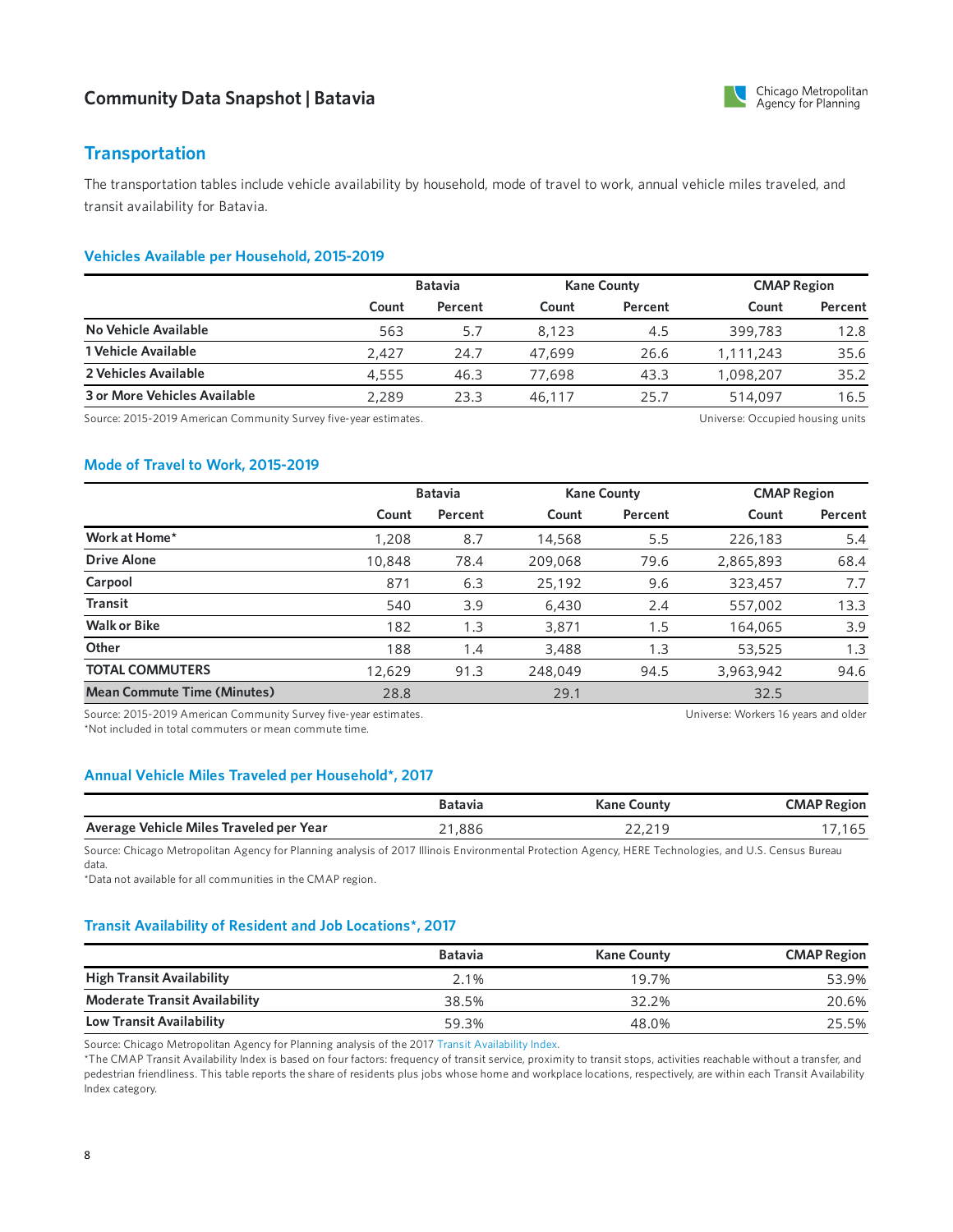# **Employment**

The employment tables include general workforce characteristics for Batavia.

#### **Employment Status, 2015-2019**

|                        |        | <b>Batavia</b> |         | <b>Kane County</b> |           | <b>CMAP Region</b> |  |
|------------------------|--------|----------------|---------|--------------------|-----------|--------------------|--|
|                        | Count  | Percent        | Count   | Percent            | Count     | Percent            |  |
| In Labor Force         | 14,745 | 71.4           | 282,187 | 68.7               | 4,546,758 | 67.3               |  |
| Employed <sup>†*</sup> | 14,121 | 95.8           | 268,488 | 95.1               | 4,260,595 | 93.7               |  |
| Unemployed*            | 624    | 4.2            | 13,589  | 4.8                | 274,246   | 6.0                |  |
| Not in Labor Force     | 5,902  | 28.6           | 128,442 | 31.3               | 2,213,132 | 32.7               |  |

Source: 2015-2019 American Community Survey five-year estimates.

Does not include employed population in the Armed Forces. †

Universe: Population 16 years and older \*Universe: In labor force

#### **Private Sector Employment\*, 2020**

|                                      | <b>Batavia</b> |         |         | <b>Kane County</b> | 6-County Region** |         |
|--------------------------------------|----------------|---------|---------|--------------------|-------------------|---------|
|                                      | Count          | Percent | Count   | Percent            | Count             | Percent |
| <b>Private Sector Employment</b>     | 16.107         | N/A     | 174.075 | N/A                | 3,574,346         | N/A     |
| <b>Job Change, 2010-20</b>           | 2.258          | 16.3    | 18,410  | 11.8               | 441,295           | 14.1    |
| <b>Job Change, 2002-20</b>           | 1.087          | 7.2     | 9.736   | 5.9                | 215,986           | 6.4     |
| Private Sector Jobs per Household*** | 1.64           |         | 0.97    |                    | 1.14              |         |

Source: Illinois Department of Employment Security, Where Workers Work report (2020).

\*Figures exclude employees not covered by unemployment insurance. Data not available for all communities in the CMAP region.

\*\*Data is not available for Kendall County.

\*\*\*Based on households from 2015-2019 American Community Survey five-year estimates.

#### **Employment of Batavia Residents\*, 2018 Employment in Batavia\*, 2018**

| <b>TOP INDUSTRY SECTORS</b>     | Count | Percent |
|---------------------------------|-------|---------|
| 1. Health Care                  | 1,361 | 11.0    |
| 2. Professional                 | 1,317 | 10.7    |
| 3. Education                    | 1,316 | 10.7    |
| 4. Manufacturing                | 1,223 | 9.9     |
| 5. Retail Trade                 | 1,165 | 9.5     |
| <b>TOP EMPLOYMENT LOCATIONS</b> |       |         |
| 1. Chicago                      | 1,347 | 10.9    |
| 2. Batavia                      | 1,323 | 10.7    |
| 3. Aurora                       | 936   | 7.6     |
| 4. Geneva                       | 758   | 6.2     |
| 5. Naperville                   | 575   | 4.7     |

| <b>TOP INDUSTRY SECTORS</b>    | Count | Percent |
|--------------------------------|-------|---------|
| 1. Manufacturing               | 3,386 | 20.0    |
| 2. Professional                | 2,866 | 16.9    |
| 3. Wholesale Trade             | 1,691 | 10.0    |
| 4. Retail Trade                | 1,498 | 8.8     |
| 5. Management                  | 1,048 | 6.2     |
| <b>TOP RESIDENCE LOCATIONS</b> |       |         |
| 1. Aurora                      | 2,284 | 13.5    |
| 2. Batavia                     | 1,323 | 7.8     |
| 3. Chicago                     | 806   | 4.8     |
| 4. North Aurora                | 587   | 3.5     |
| 5. Geneva                      | 573   | 3.4     |
| $1 - 1 - 1 - 1$                |       |         |

Source: U.S. Census Bureau, Longitudinal Employer-Household Dynamics program (2018).

\*Excludes residents working outside of, and workers living outside of, the seven-county CMAP region.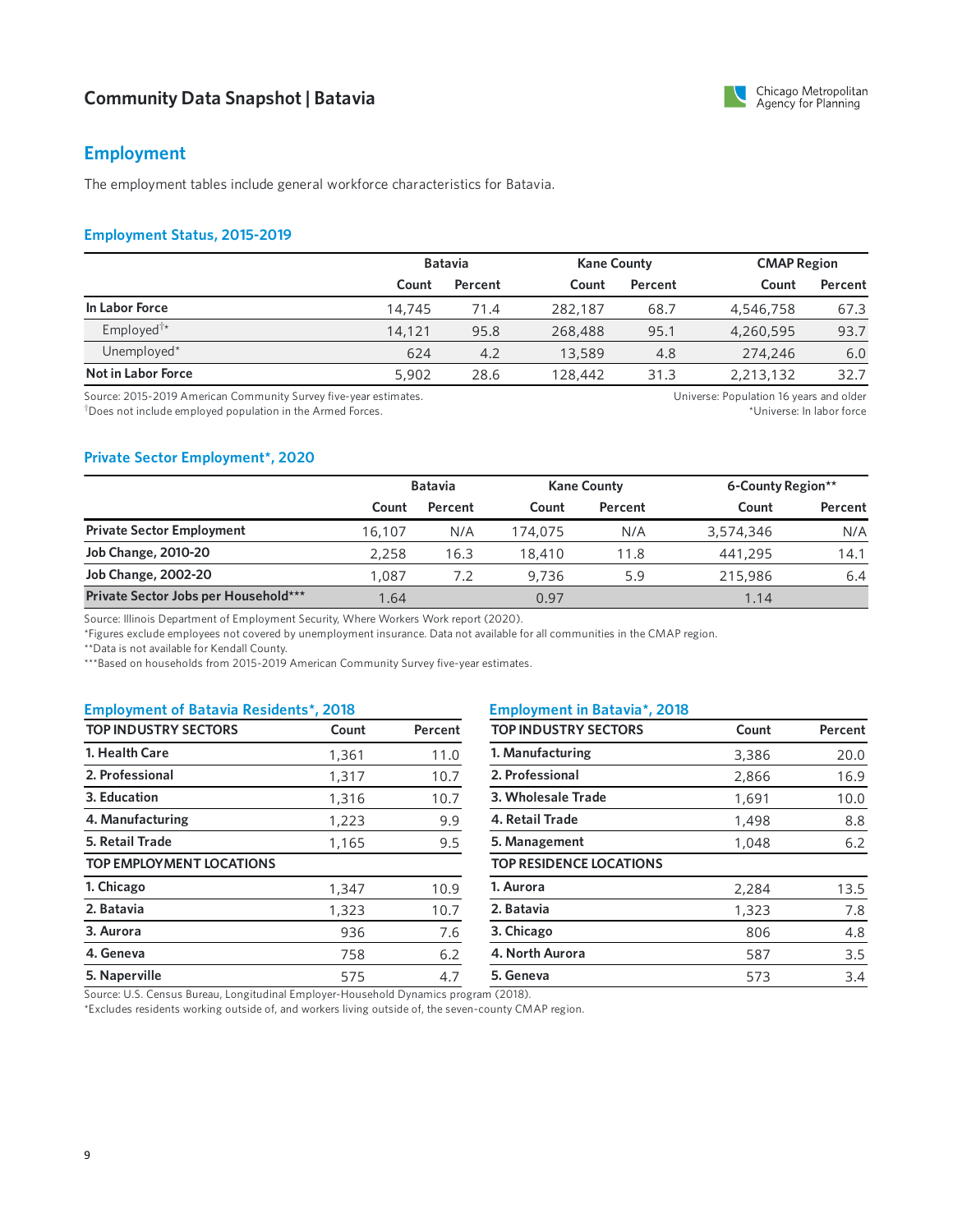

### **Land Use**

The land use tables include general land use composition, park access, and walkability for Batavia.

#### **GeneralLand Use, 2015**

|                                  | Acres   | Percent |
|----------------------------------|---------|---------|
| <b>Single-Family Residential</b> | 2,636.1 | 42.7    |
| <b>Multi-Family Residential</b>  | 77.7    | 1.3     |
| Commercial                       | 344.0   | 5.6     |
| <b>Industrial</b>                | 750.0   | 12.1    |
| <b>Institutional</b>             | 339.9   | 5.5     |
| <b>Mixed Use</b>                 | 0.8     | 0.0     |
| <b>Transportation and Other</b>  | 1,208.6 | 19.6    |
| Agricultural                     | 192.7   | 3.1     |
| <b>Open Space</b>                | 314.2   | 5.1     |
| Vacant                           | 316.2   | 5.1     |
| <b>TOTAL</b>                     | 6,180.3 | 100.0   |

Source: Chicago Metropolitan Agency for Planning analysis of the 2015 Land Use [Inventory](https://www.cmap.illinois.gov/data/land-use/inventory).

#### **Park Access, 2015**

|                                                 | <b>Batavia</b> | <b>Kane County</b> | <b>CMAP Region</b> |
|-------------------------------------------------|----------------|--------------------|--------------------|
| Accessible Park Acreage per 1,000<br>Residents* | 10.92          | $9.8^{-}$          | 5.78               |

Source: Chicago Metropolitan Agency for Planning analysis of the 2015 Park [Access](https://www.cmap.illinois.gov/2050/maps/parks) Layer.

\*Neighborhood parks (smaller than 35 acres) are considered accessible for residents living within 0.5 miles; community parks (35 acres or larger) are considered accessible for residents living within 1 mile.

#### **Walkability of Resident and Job Locations\*, 2015**

|                             | <b>Batavia</b> | <b>Kane County</b> | <b>CMAP Region</b> |
|-----------------------------|----------------|--------------------|--------------------|
| <b>High Walkability</b>     | $0.0\%$        | 6.2%               | 40.5%              |
| <b>Moderate Walkability</b> | 42.1%          | 31.6%              | 23.8%              |
| Low Walkability             | 57.9%          | 62.2%              | 35.8%              |

Source: Chicago Metropolitan Agency for Planning analysis of the 2015 [Walkability](https://www.cmap.illinois.gov/2050/maps/walkability) Layer.

\*The CMAP Walkability Layer is based on several factors: the number of amenities within walking distance; population/employment density; bicycle/pedestrian crashes and fatalities; and physical characteristics (e.g., tree cover, block length). It does not currently account for the presence or absence of sidewalks. This table reports the share of residents plus jobs whose home and workplace locations, respectively, are within each Walkability Layer category.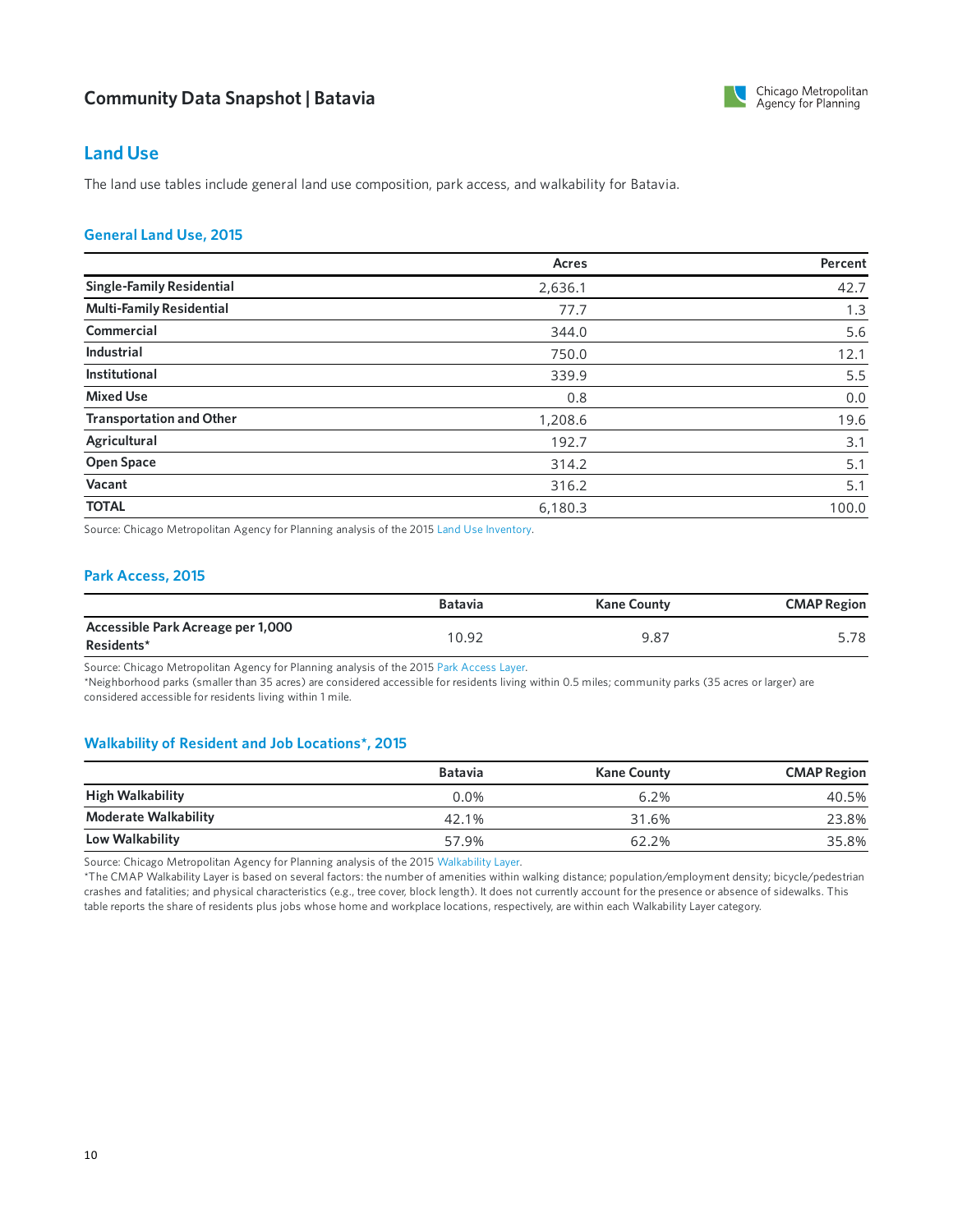

#### **Revenue**

The revenue tables include Batavia revenues based on sales and current land use.

#### **General Merchandise Retail Sales, 2020**

|                            | <b>Batavia</b> | <b>Kane County</b> | <b>CMAP Region</b> |
|----------------------------|----------------|--------------------|--------------------|
| <b>General Merchandise</b> | \$379,611,588  | \$5,596,096,893    | \$93,778,223,174   |
| <b>Total Retail Sales</b>  | \$507,686,163  | \$7,294,449,545    | \$122,031,206,863  |
| Total Sales per Capita*    | \$19,340       | \$13,727           | \$14,385           |

Source: Illinois Department of Revenue, 2020.

\*Percapita calculations based on population from 2015-2019 American Community Survey five-year estimates.

#### **Equalized Assessed Value, 2019**

| Residential       | \$753,221,628   |
|-------------------|-----------------|
| Commercial        | \$116,311,876   |
| <b>Industrial</b> | \$165,291,736   |
| Railroad          | \$336,232       |
| Farm              | \$638,408       |
| Mineral           | \$0             |
| <b>TOTAL</b>      | \$1,035,799,880 |
|                   |                 |

Sources: Illinois Department of Revenue, 2019.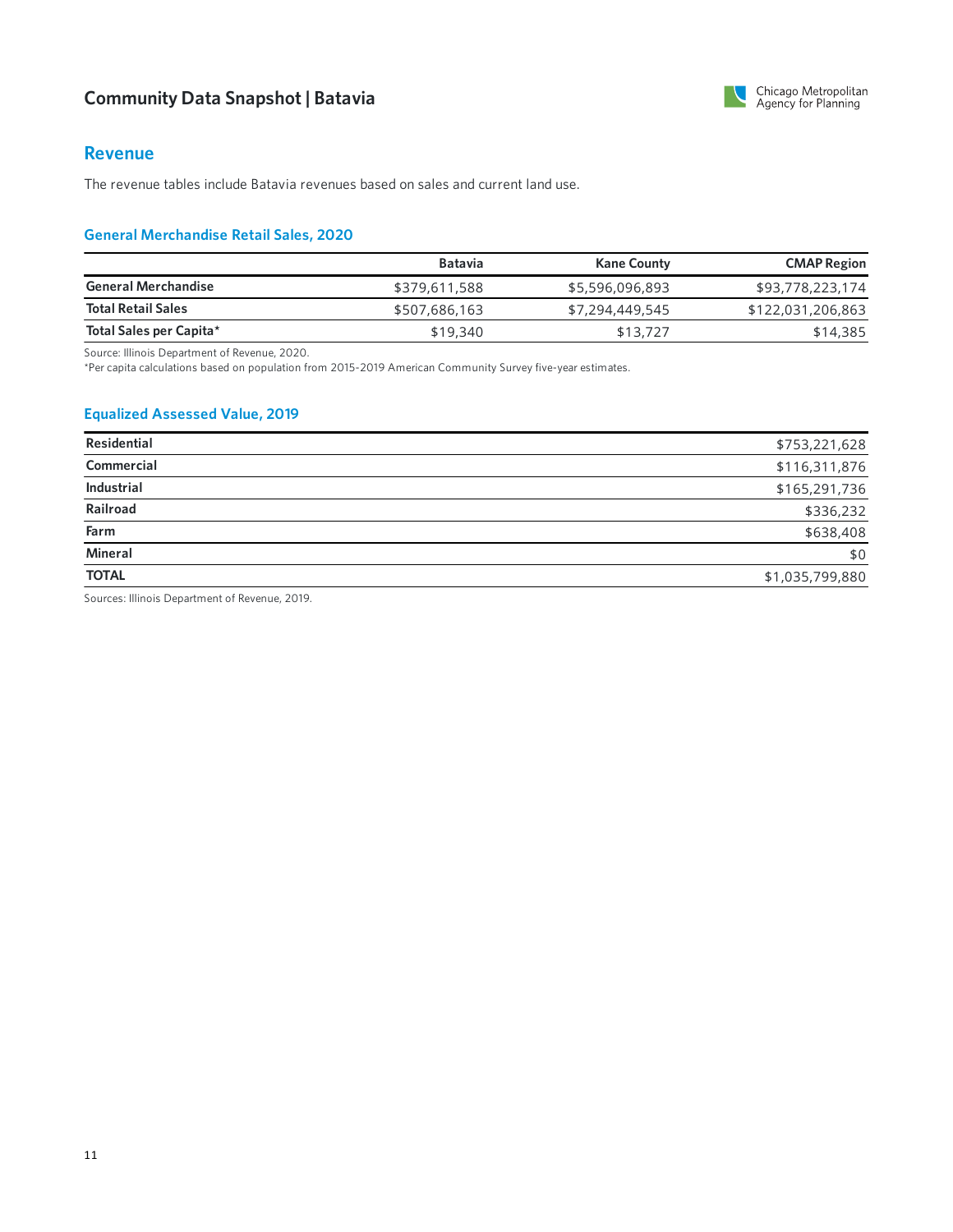

# **Change Over Time**

The time series tables include comparisons of current 2015-2019 ACS estimates to historicyear estimates from the 2000 Census and 2006-2010 ACS.

#### **Race and Ethnicity, Over Time**

|                                            | 2000    | 2006-2010 | 2015-2019 |
|--------------------------------------------|---------|-----------|-----------|
|                                            | Percent | Percent   | Percent   |
| <b>White (Non-Hispanic)</b>                | 90.1    | 89.3      | 84.2      |
| Hispanic or Latino (of Any Race)           | 5.3     | 4.6       | 8.0       |
| <b>Black (Non-Hispanic)</b>                | 2.3     | 3.3       | 2.8       |
| Asian (Non-Hispanic)                       | 1.3     | 1.8       | 1.5       |
| <b>Other/Multiple Races (Non-Hispanic)</b> | 1.0     |           | 3.4       |

Source: 2000 Census; 2006-2010 and 2015-2019 American Community Survey five-year estimates. Universe: Total population

### **Age Cohorts, Over Time**

|                   | 2000    | 2006-2010 | 2015-2019 |
|-------------------|---------|-----------|-----------|
|                   | Percent | Percent   | Percent   |
| 19 and Under      | 33.3    | 32.2      | 26.6      |
| 20 to 34          | 15.1    | 11.3      | 15.9      |
| 35 to 49          | 28.2    | 27.1      | 21.8      |
| 50 to 64          | 13.4    | 18.9      | 20.9      |
| 65 and Over       | 9.9     | 10.5      | 14.7      |
| <b>Median Age</b> | 35.9    | 40.4      | 40.3      |

Source: 2000 Census; 2006-2010 and 2015-2019 American Community Survey five-year estimates. Universe: Total population

#### **Educational Attainment\*, Over Time**

|                                        | 2000    | 2006-2010 | 2015-2019 |
|----------------------------------------|---------|-----------|-----------|
|                                        | Percent | Percent   | Percent   |
| Less than High School Diploma          | 6.4     | 3.9       | 5.2       |
| High School Diploma or Equivalent      | 20.6    | 18.2      | 15.5      |
| Some College, No Degree                | 23.8    | 20.9      | 20.3      |
| <b>Associate's Degree</b>              | 6.6     | 7.3       | 8.5       |
| <b>Bachelor's Degree</b>               | 27.7    | 29.5      | 30.8      |
| <b>Graduate or Professional Degree</b> | 14.9    | 20.2      | 19.7      |

Source: 2000 Census; 2006-2010 and 2015-2019 American Community Survey five-year estimates. \*Highest degree or level of school completed by an individual. Universe: Population 25 years and older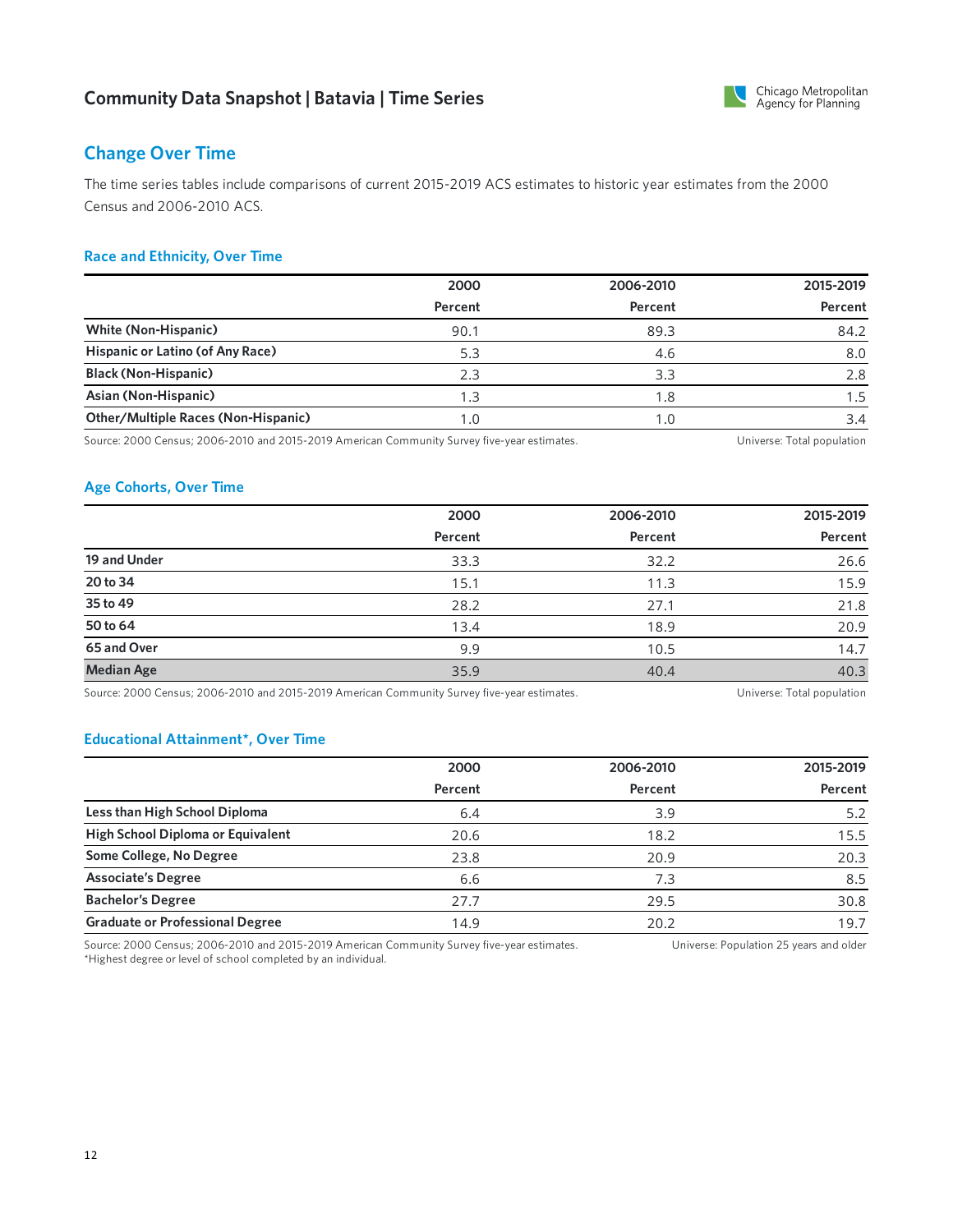

#### **Nativity, Over Time**

|                     | 2006-2010* | 2015-2019 |
|---------------------|------------|-----------|
|                     | Percent    | Percent   |
| <b>Native</b>       | 95.3       | 94.2      |
| <b>Foreign Born</b> | 4.7        | 5.8       |

Source: 2006-2010 and 2015-2019 American Community Survey five-year estimates. 
Universe: Total population
Universe: Total population

\*Universe: Population 5 years and older

#### **Language Spoken at Home and Ability to Speak English, Over Time**

|                                                                                | 2006-2010 | 2015-2019                              |
|--------------------------------------------------------------------------------|-----------|----------------------------------------|
|                                                                                | Percent   | Percent                                |
| <b>English Only</b>                                                            | 93.6      | 90.9                                   |
| Spanish                                                                        | 3.2       | 6.9                                    |
| <b>Slavic Languages</b>                                                        | 0.9       | 0.7                                    |
| <b>Chinese</b>                                                                 | 0.2       | 0.3                                    |
| <b>Tagalog</b>                                                                 | 0.0       | 0.1                                    |
| <b>Arabic</b>                                                                  | 0.0       | 0.1                                    |
| Korean                                                                         | 0.1       | 0.1                                    |
| <b>Other Asian Languages</b>                                                   | 0.5       | 0.2                                    |
| <b>Other Indo-European Languages</b>                                           | 1.4       | 0.5                                    |
| <b>Other/Unspecified Languages</b>                                             | 0.0       | 0.3                                    |
| <b>TOTAL NON-ENGLISH</b>                                                       | 6.4       | 9.1                                    |
| Speak English Less than "Very Well"*                                           | 1.9       | 2.7                                    |
| Source: 2006-2010 and 2015-2019 American Community Survey five-year estimates. |           | Universe: Population 5 years and older |

\*For people who speak a language other than English at home, the ACS asks whether they speak English "very well," "well," "not well," or "not at all."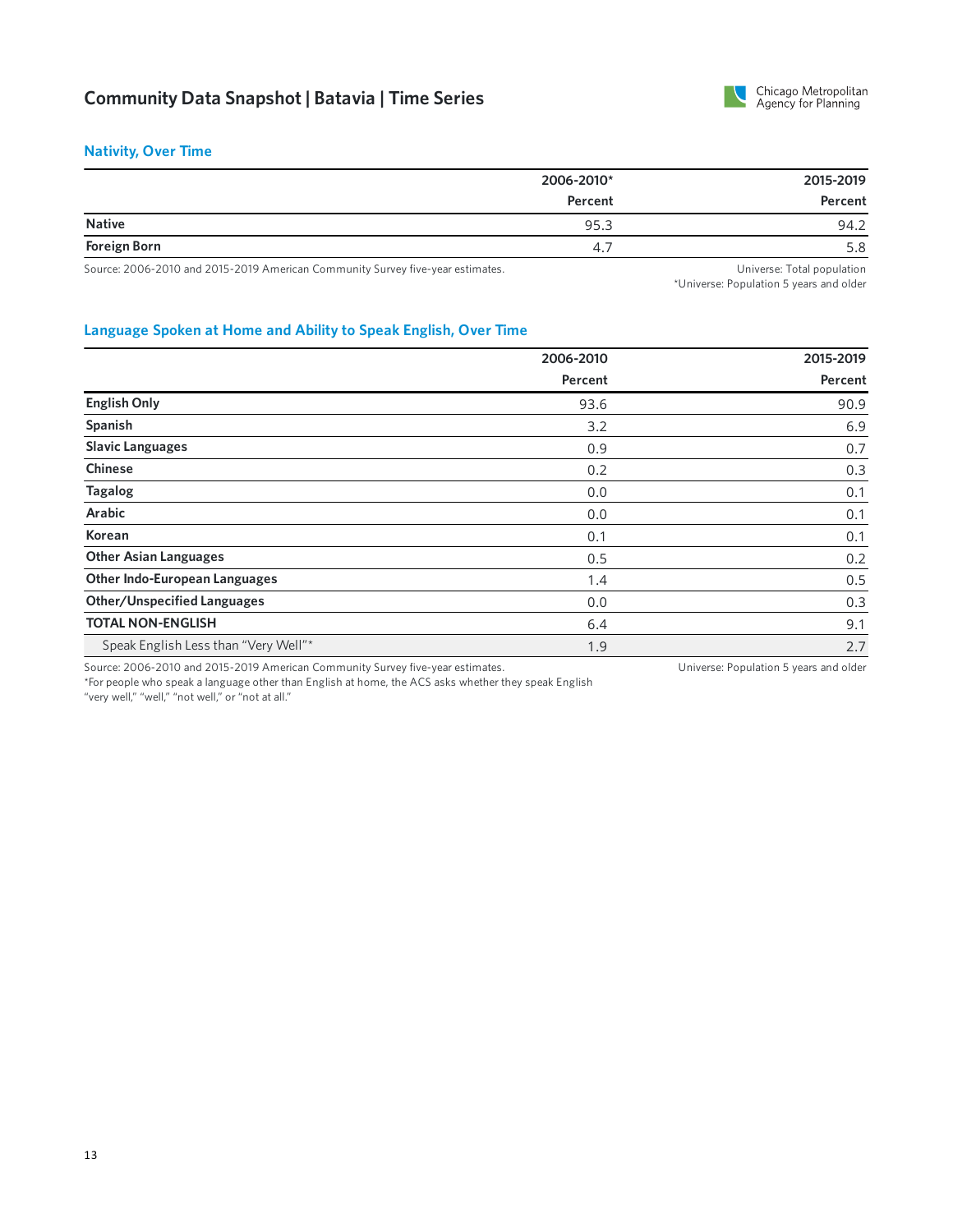

#### **Household Size, Over Time**

|                            | 2006-2010 | 2015-2019 |
|----------------------------|-----------|-----------|
|                            | Percent   | Percent   |
| 1-Person Household         | 22.1      | 23.8      |
| 2-Person Household         | 32.3      | 34.7      |
| 3-Person Household         | 16.2      | 14.9      |
| 4-or-More-Person Household | 29.4      | 26.6      |

Source: 2006-2010 and 2015-2019 American Community Survey five-year estimates. 
Universe: Occupied housing units

#### **Household Type, Over Time**

|                                                                                                                 | 2006-2010 | 2015-2019 |
|-----------------------------------------------------------------------------------------------------------------|-----------|-----------|
|                                                                                                                 | Percent   | Percent   |
| Family                                                                                                          | 75.8      | 71.5      |
| Single Parent with Child                                                                                        | 9.3       | 5.0       |
| Non-Family                                                                                                      | 24.2      | 28.5      |
| the contract of the contract of the contract of the contract of the contract of the contract of the contract of |           |           |

Source: 2006-2010 and 2015-2019 American Community Survey five-year estimates. The Manusculi Community Survey five-year estimates.

#### **Household Income, Over Time**

|               | 2006-2010      | 2015-2019                                               |
|---------------|----------------|---------------------------------------------------------|
|               | (2019 Dollars) | (2019 Dollars)                                          |
| Median Income | \$102,913      | \$93,789                                                |
|               |                | $\sim$ $\sim$ $\sim$ $\sim$ $\sim$ $\sim$ $\sim$ $\sim$ |

Source: 2006-2010 and 2015-2019 American Community Survey five-year estimates. The Manuscription of the Universe: Occupied housing units

#### **Housing Occupancy and Tenure, Over Time**

|                               | 2000    | 2006-2010 | 2015-2019 |
|-------------------------------|---------|-----------|-----------|
|                               | Percent | Percent   | Percent   |
| <b>Occupied Housing Units</b> | 96.5    | 96.0      | 94.8      |
| Owner-Occupied*               | 77.8    | 79.7      | 76.0      |
| Renter-Occupied*              | 22.2    | 20.3      | 24.0      |
| <b>Vacant Housing Units</b>   | 3.5     | 4.0       | 5.2       |

Source: 2000 Census; 2006-2010 and 2015-2019 American Community Survey five-year estimates. Universe: Housing units

\*Universe: Occupied housing units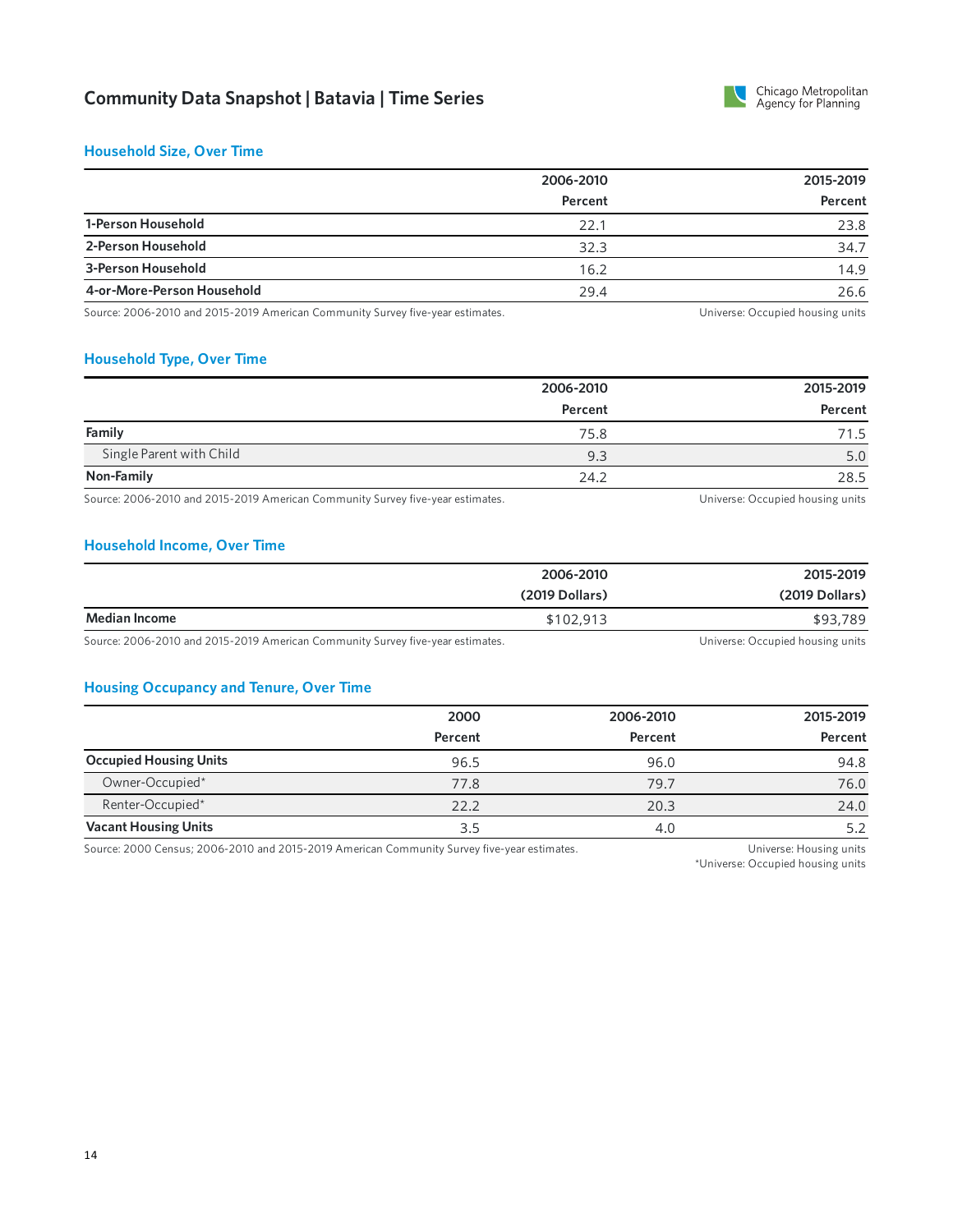

#### **Housing Costs as a Percentage of Household Income\*, Over Time**

|                      | 2006-2010 | 2015-2019 |
|----------------------|-----------|-----------|
|                      | Percent   | Percent   |
| Less than \$20,000   | 12.7      | 8.3       |
| Less than 20 Percent | 1.3       | 0.1       |
| 20 to 29 Percent     | 0.5       | 1.7       |
| 30 Percent or More   | 10.9      | 6.6       |
| \$20,000 to \$49,999 | 15.5      | 14.9      |
| Less than 20 Percent | 1.3       | 1.3       |
| 20 to 29 Percent     | 4.5       | 2.6       |
| 30 Percent or More   | 9.7       | 11.0      |
| \$50,000 to \$74,999 | 12.7      | 15.3      |
| Less than 20 Percent | 3.1       | 2.3       |
| 20 to 29 Percent     | 2.9       | 6.4       |
| 30 Percent or More   | 6.7       | 6.6       |
| \$75,000 or More     | 58.5      | 61.5      |
| Less than 20 Percent | 26.1      | 39.5      |
| 20 to 29 Percent     | 22.7      | 17.5      |
| 30 Percent or More   | 9.7       | 4.6       |

Source: 2006-2010 and 2015-2019 American Community Survey five-year estimates.

Universe: Occupied housing units

\*Excludes households with zero/negative income, and renting households paying no cash rent.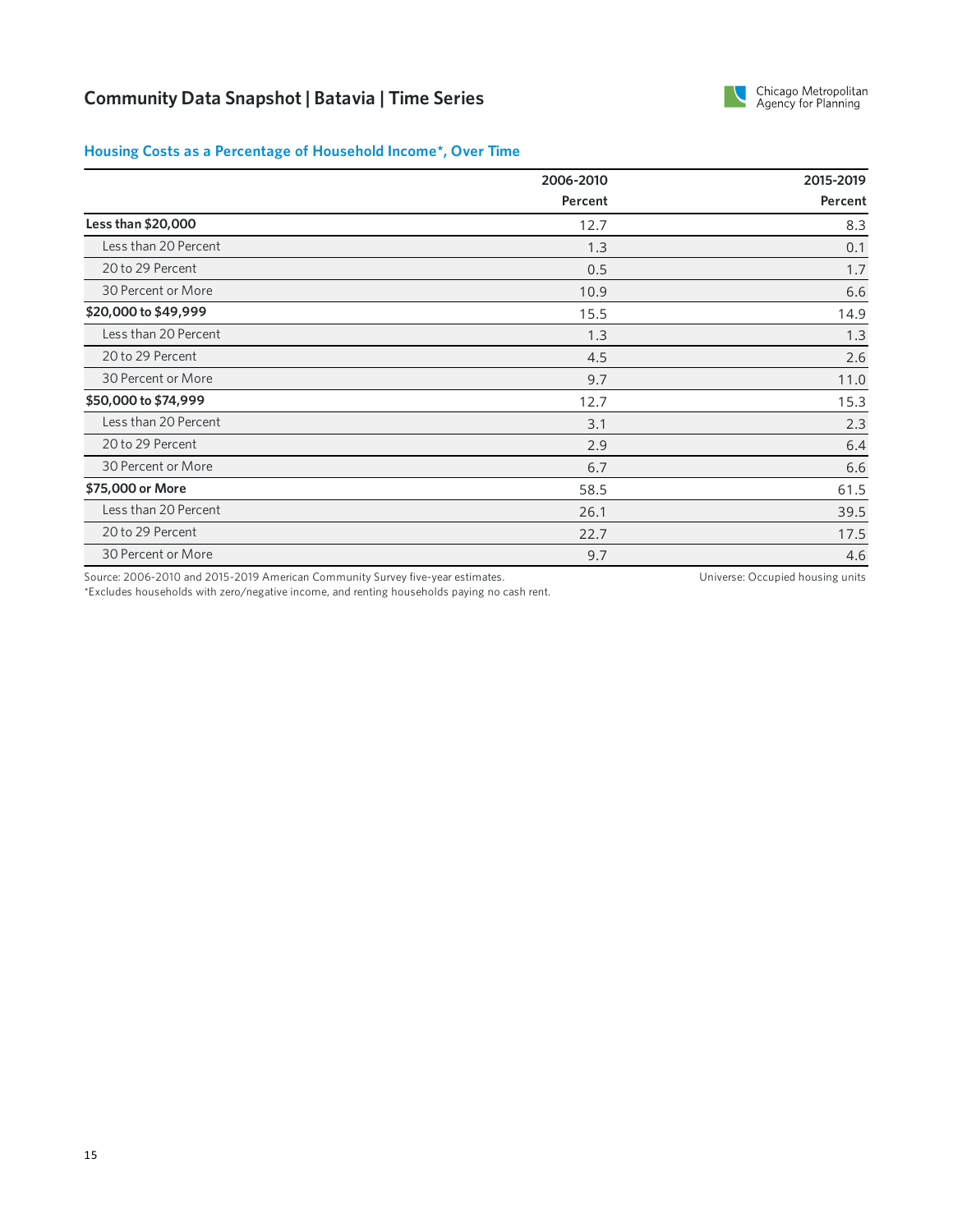

#### **Housing Type, Over Time**

|                                | 2006-2010 | 2015-2019 |  |
|--------------------------------|-----------|-----------|--|
|                                | Percent   | Percent   |  |
| <b>Single Family, Detached</b> | 70.6      | 68.3      |  |
| <b>Single Family, Attached</b> | 9.5       | 10.8      |  |
| 2 Units                        | 4.9       | 4.0       |  |
| 3 or 4 Units                   | 1.9       | 2.2       |  |
| 5 or More Units                | 12.8      | 14.3      |  |
| Mobile Home/Other*             | 0.3       | 0.4       |  |
|                                |           |           |  |

Source: 2006-2010 and 2015-2019 American Community Survey five-year estimates. \*"Other" includes boats, recreational vehicles (RVs), vans, etc.

Universe: Housing units

#### **Housing Size, Over Time**

|                           | 2006-2010 | 2015-2019 |
|---------------------------|-----------|-----------|
|                           | Percent   | Percent   |
| O or 1 Bedroom            | 9.2       | 9.8       |
| 2 Bedrooms                | 23.4      | 21.7      |
| 3 Bedrooms                | 26.3      | 29.9      |
| 4 Bedrooms                | 35.0      | 33.7      |
| <b>5 or More Bedrooms</b> | 6.2       | 4.9       |
| Median Number of Rooms*   | 6.9       | 7.0       |

Source: 2006-2010 and 2015-2019 American Community Survey five-year estimates.

Universe: Housing units

\*Includes living rooms, dining rooms, kitchens, bedrooms, etc., that are separated by built-in, floor-to-ceiling walls. Excludes bathrooms, porches, balconies, foyers, halls, and unfinished basements.

#### **Housing Age, Over Time**

|                           | 2006-2010 | 2015-2019 |
|---------------------------|-----------|-----------|
|                           | Percent   | Percent   |
| Built 2000 or Later       | 15.4      | 15.7      |
| <b>Built 1970 to 1999</b> | 56.0      | 55.1      |
| Built 1940 to 1969        | 14.1      | 14.5      |
| <b>Built Before 1940</b>  | 14.5      | 14.6      |
| <b>Median Year Built</b>  | 1984      | 1984      |

Source: 2006-2010 and 2015-2019 American Community Survey five-year estimates. 
Universe: Housing units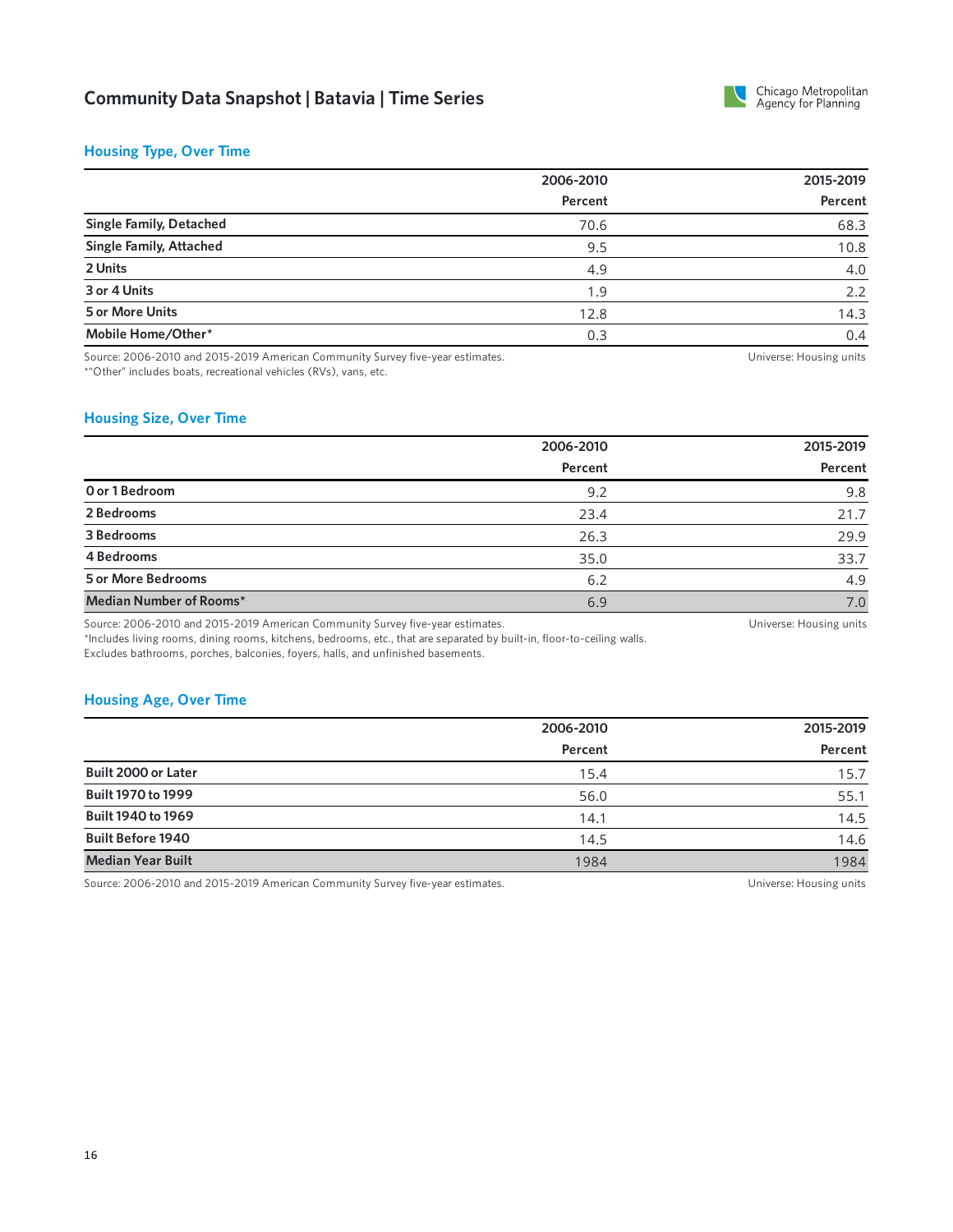

#### **Vehicles Available per Household, Over Time**

|                              | 2006-2010 | 2015-2019 |
|------------------------------|-----------|-----------|
|                              | Percent   | Percent   |
| No Vehicle Available         | 4.6       | 5.7       |
| 1 Vehicle Available          | 28.5      | 24.7      |
| 2 Vehicles Available         | 43.4      | 46.3      |
| 3 or More Vehicles Available | 23.5      | 23.3      |

Source: 2006-2010 and 2015-2019 American Community Survey five-year estimates. 
Universe: Occupied housing units

#### **Mode of Travel to Work, Over Time**

|                                    | 2006-2010 | 2015-2019 |
|------------------------------------|-----------|-----------|
|                                    | Percent   | Percent   |
| Work at Home*                      | 6.6       | 8.7       |
| <b>Drive Alone</b>                 | 78.2      | 78.4      |
| Carpool                            | 7.8       | 6.3       |
| <b>Transit</b>                     | 3.5       | 3.9       |
| <b>Walk or Bike</b>                | 1.3       | 1.3       |
| Other                              | 2.7       | 1.4       |
| <b>TOTAL COMMUTERS</b>             | 93.4      | 91.3      |
| <b>Mean Commute Time (Minutes)</b> | 28.0      | 28.8      |

Source: 2006-2010 and 2015-2019 American Community Survey five-year estimates. \*Not included in total commuters or mean commute time.

#### Universe: Workers 16 years and older

#### **Employment Status, Over Time**

|                           | 2006-2010 | 2015-2019 |
|---------------------------|-----------|-----------|
|                           | Percent   | Percent   |
| In Labor Force            | 74.2      | 71.4      |
| Employed <sup>†*</sup>    | 91.7      | 95.8      |
| Unemployed*               | 8.3       | 4.2       |
| <b>Not in Labor Force</b> | 25.8      | 28.6      |

Source: 2006-2010 and 2015-2019 American Community Survey five-year estimates. Does not include employed population in the Armed Forces. †

Universe: Population 16 years and older \*Universe: In labor force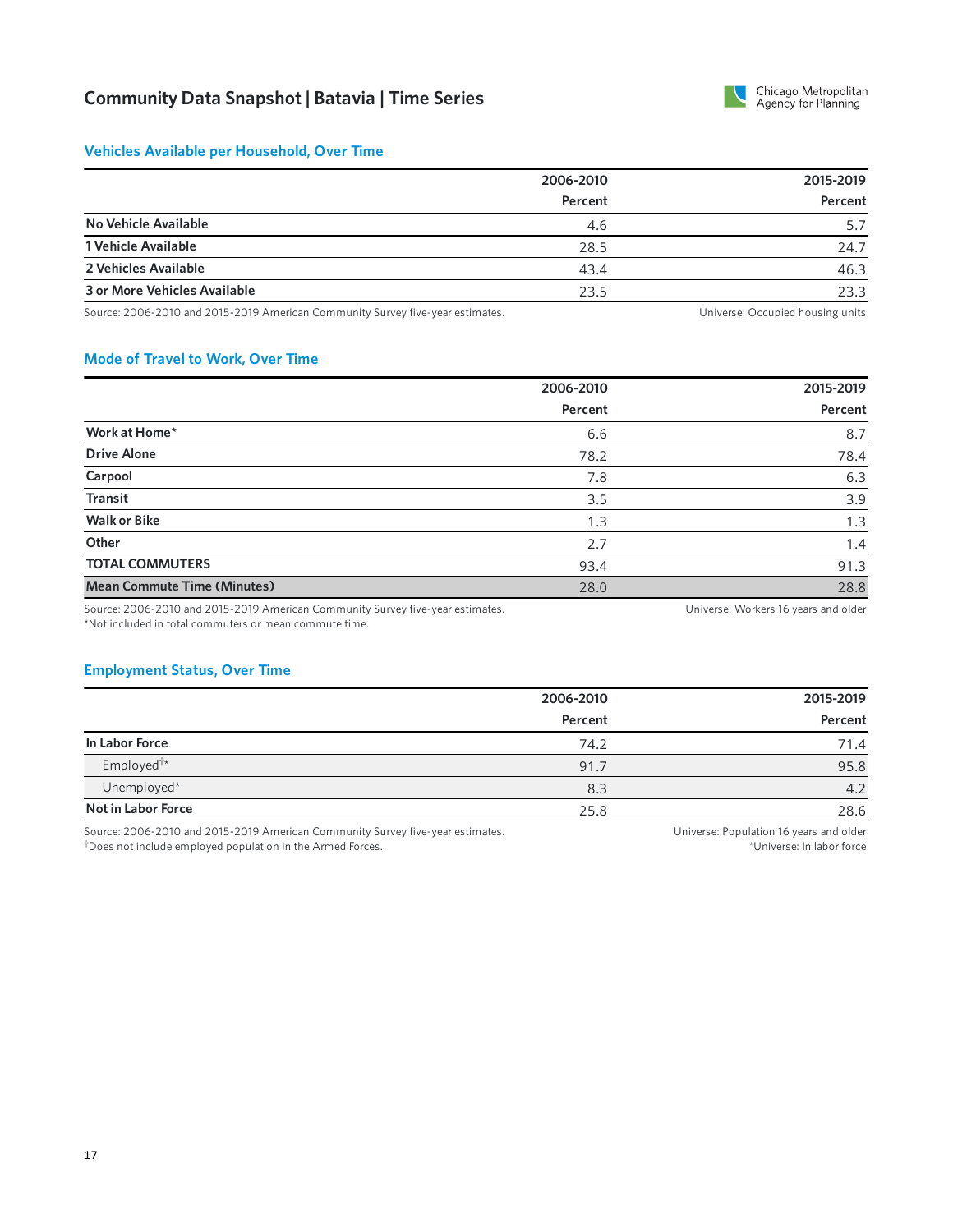# **Community Data Snapshot | Batavia | Water Supply**



# **Water Supply**

CMAP supports an integrated approach to water resource management, and encourages communities to incorporate water supply and demand considerations into land use, transportation, and infrastructure investment decisions. Assessing demand, price, and loss trends of a community can inform decisions that strengthen regional water supply management, maintain drinking water infrastructure, and manage demand. CMAP's ON TO 2050 plan contains more [information](https://www.cmap.illinois.gov/2050/environment/water-supply#water-planning) about how communities can coordinate and conserve our shared water supply resources.

#### **Water Source and Demand Trends of Batavia\***

**Primary Water Source:** Shallow Groundwater\*\*

|                             | 2003 MGD*** | 2013 MGD*** | <b>Percent Change</b> |
|-----------------------------|-------------|-------------|-----------------------|
| Total Water Withdrawals**** | 3.10        | 2.89        | -6.8                  |
| Residential Sector          | 2.28        | 2.1         | $-7.6$                |
| Non-Residential Sector      | 0.82        | 0.78        | $-4.4$                |

Source: Analysis of Illinois Water Inventory Program water withdrawal data (2003-2013).

\*Only available for municipalities with community water suppliers providing service to the majority of the community.

\*\*The primary water source of a community is based on the source of the majority of withdrawals from all wells and intakes within the community, including community water suppliers and industrial and commercial businesses. The majority of withdrawals is calculated as an average from yearly data, given year to year fluctuations.

\*\*\*Millions of gallons per day.

\*\*\*\*Total includes all community water suppliers and industrial and commercial wells/intakes within a municipality; private residential wells are not included. Residential sector includes withdrawals identified as residential by community water suppliers. Non-residential sector includes withdrawals identified as nonresidential by the community water suppliers and withdrawals from industrial and commercial wells/intakes.

#### **Daily Residential Water Demand per Capita**

|                       |      | <b>Batavia</b> |                       |       | <b>CMAP Region</b> |                       |
|-----------------------|------|----------------|-----------------------|-------|--------------------|-----------------------|
|                       | 2003 | 2013           | <b>Percent Change</b> | 2003  | 2013               | <b>Percent Change</b> |
| Residential* (GPCD**) | 90.1 | 79.8           | $-11.5$               | 104.2 | 87.5               | $-16.0$               |

Source: Analysis of Illinois Water Inventory Program water withdrawal data (2003-2013).

\*Residential sector includes withdrawals identified as residential by community water suppliers. The prevalence of private residential wells orcommunity water suppliers that provide water outside of the municipal boundary could lead to artificially lower or higher GPCD values respectively.

\*\*Gallons of water percapita per day (estimated unit use). Population values used in sector totals come from the U.S. Census.

#### **Water and Wastewater Price Trends\***

| <b>REAL PRICE PER 1,000 GALLONS</b> | 2008<br>(2018 Dollars) | 2018<br>(2018 Dollars) | Percent<br>Change | Annualized<br><b>Percent Change</b> |
|-------------------------------------|------------------------|------------------------|-------------------|-------------------------------------|
| <b>Drinking Water</b>               | \$4.17                 | \$4.59                 | 9.9               | 0.9                                 |
| Sewer                               | \$3.77                 | \$5.47                 | 45.1              | 3.8                                 |
| Combined** (if Applicable)          | N/A                    | N/A                    | N/A               | N/A                                 |

Source: Illinois-Indiana Sea Grant Water Rates Data for Northeastern Illinois, IISG19-RCE-RLA-031.

\*Only available forcommunities with water utilities and that responded to data requests. Percent changes and 2008 prices were adjusted for inflation using the U.S. Bureau of Labor Statistics' Consumer Price Index for the Chicago-Naperville-Elgin region.

\*\*Some utilities combine drinking water and sewer prices, rather than separating them out as two distinct rates.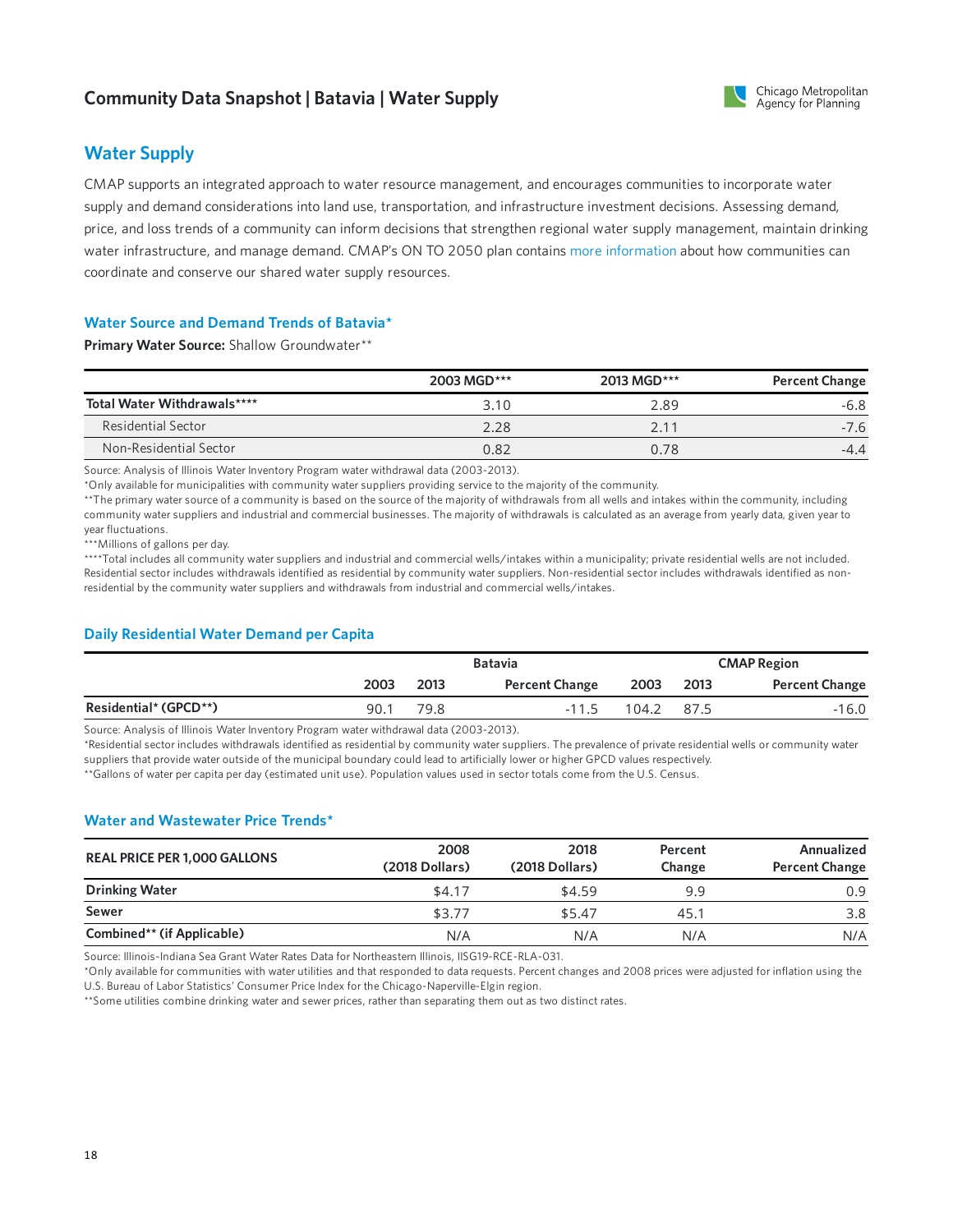

#### **WaterLoss\***

**Reporting utility:** nan

|                                                        | 2017 |
|--------------------------------------------------------|------|
| Nonrevenue Water (Millions of Gallons per<br>Day) $**$ | N/A  |
| <b>Annual Cost of Nonrevenue Water</b>                 | N/A  |
| Percent of Nonrevenue Water to Water<br>Supplied***    | N/A  |

Source: Illinois Department of Natural Resources, Lake Michigan Allocation Program, 2017.

\*Data is only regionally available forLake Michigan permittees; water losses from othercommunities and industrial and commercial businesses are not reported to the state.

\*\*Nonrevenue water is the difference between net annual pumpage (water supplied) and billed, authorized consumption. Non-revenue water includes water that is lost from the system due to underregistration of meters, systematic data handling errors, leakage anywhere within the distribution system, unauthorized consumption, or unbilled authorized consumption.

\*\*\*The threshold for permit compliance is less than 12% of water supplied in Water Year 2015, decreasing to no more than 10% by Water Year 2019 and all years thereafter. Permittees that exceed the threshold are required to submit a water system improvement plan.